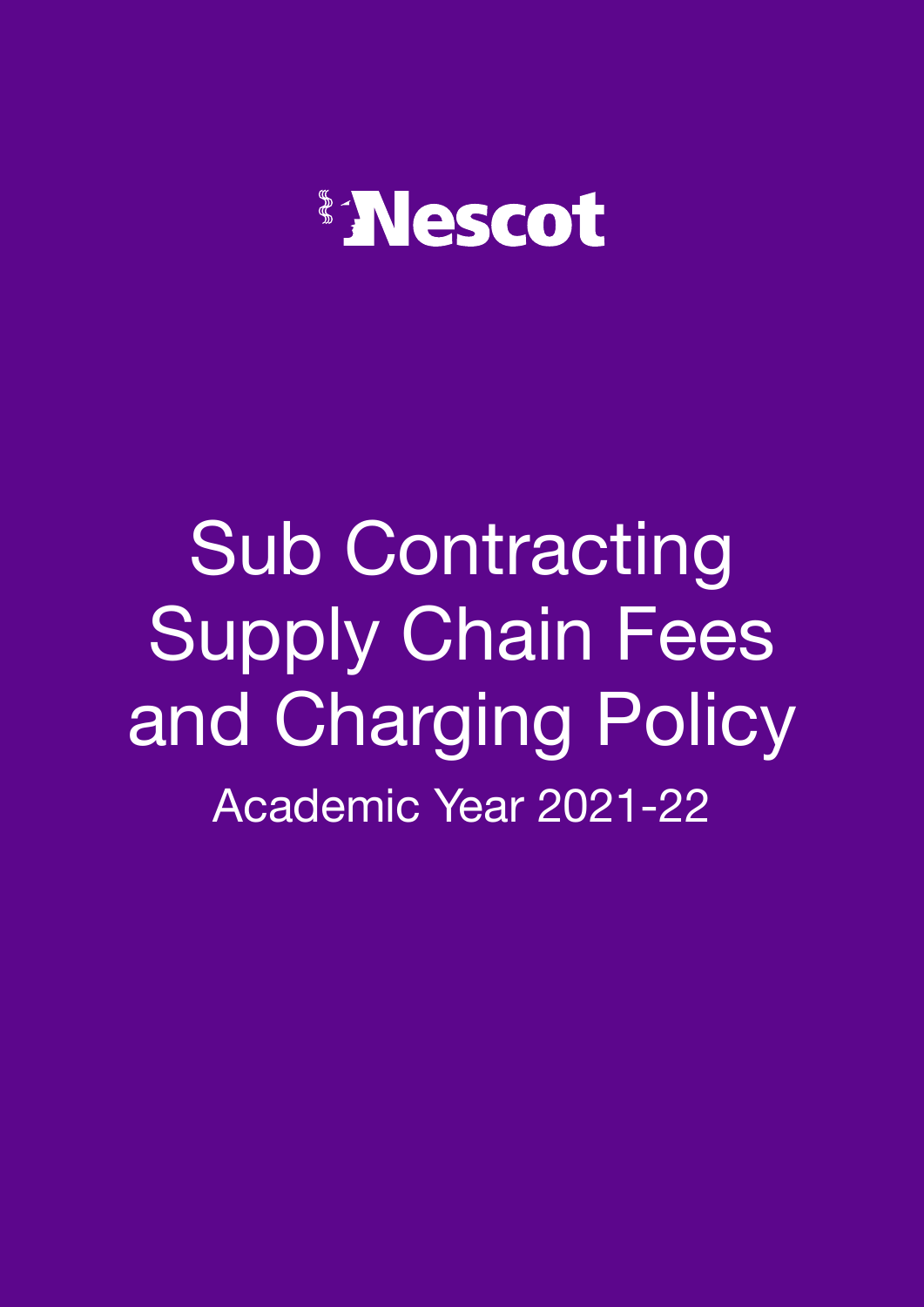## **CONTENTS**

- 1. Purpose
- 2. Scope
- 3. Responsibilities
- 4. Related Documents
- 5. Introduction
- 6. Engaging and Managing Sub-Contractors
- 7. Monitoring and Review of Sub-Contracted Provision
- 8. Commissioning and Contracting Team
- 9. Risk Management
- 10. NESCOT Quality Assurance and Administration Fees Matrix
- 11. Supply Chain Fees and Charging Rates
- 12. Contingency Planning

| Figure 1:         | Flow Diagram to show processes in subcontracting        |
|-------------------|---------------------------------------------------------|
| Table 1:          | NESCOT Quality Assurance and Administration Fees Matrix |
| <b>Appendix 1</b> | <b>Contract Management Operations Report</b>            |
| <b>Appendix 2</b> | <b>Quality Assurance and Administration Fees</b>        |
| <b>Appendix 3</b> | <b>Procurement Process</b>                              |
| <b>Appendix 4</b> | Due Diligence                                           |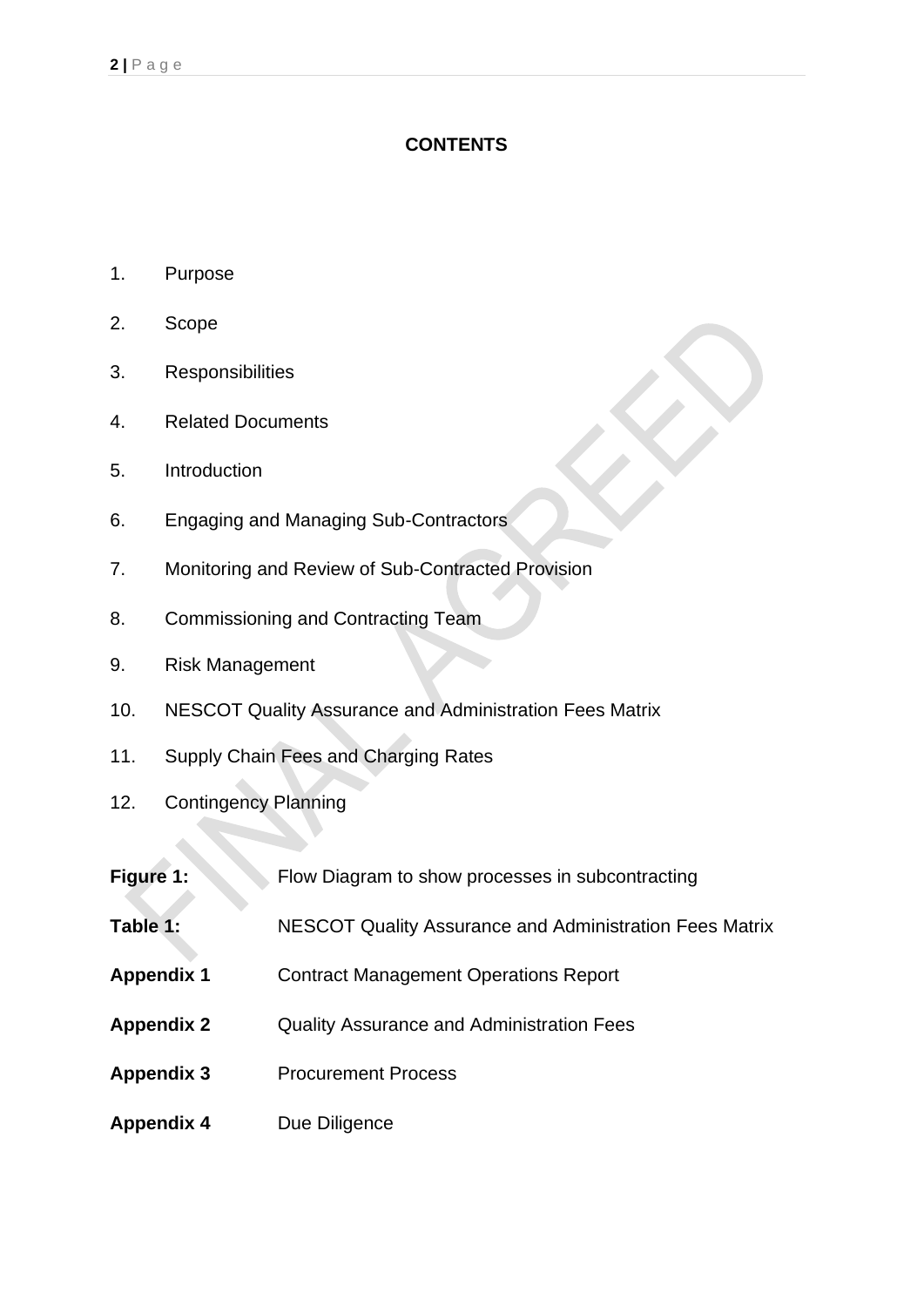## **1. PURPOSE**

1.1. The purpose of this document is to define the College's policy in relation to the engagement and management of sub-contractors and sub-contracted provision. This document forms part of the College's strategic framework and sets out systems in place for the selection and management of subcontractors in achieving high standards of teaching, learning and assessment. The purpose of engaging with sub-contractors is for the delivery of high quality apprenticeships (non-levy and levy); 19+ Traineeships; National Skills Fund (NSF); and Adult Education Budget (AEB) to enhance the College's curriculum offer. The funding will be allocated from ESFA nondevolved and the Greater London Authority (GLA) devolved.

## **2. SCOPE**

2.1. This policy applies to all sub-contracted provision secured by the College.

## **3. RESPONSIBILITIES**

- 3.1. The Director for Strategic Partnerships is responsible for implementing and overseeing the operation of this policy.
- 3.2. The Senior Management Team (SMT) is responsible for authorising this policy.
- 3.3. The Corporation is informed of sub-contracting by the SMT.
- 3.4. All staff in Employer Services and all sub-contractors are responsible for ensuring that they operate within the terms and conditions of the policy and to the associated work instructions.

## **4. RELATED DOCUMENTS**

- a) Contract Management Operations Report (CMOR) Appendix 1.
- b) Quality Assurance and Administration Fees Appendix 2.
- c) Procument Process Appendix 3.
- d) Due Diligence Appendix 4.
- e) Agreement for the Provision of Learning Programmes and associated annexes and schedules.

## **5. INTRODUCTION**

5.1. The College recognises that sub-contracted provision can play an important role in providing a broad and flexible mix of provision for students, employers and the wider community. As such, the College will seek to engage suitable sub-contractors to enhance existing provision. The College will engage with sub-contractors who can demonstrate a high level of quality delivery through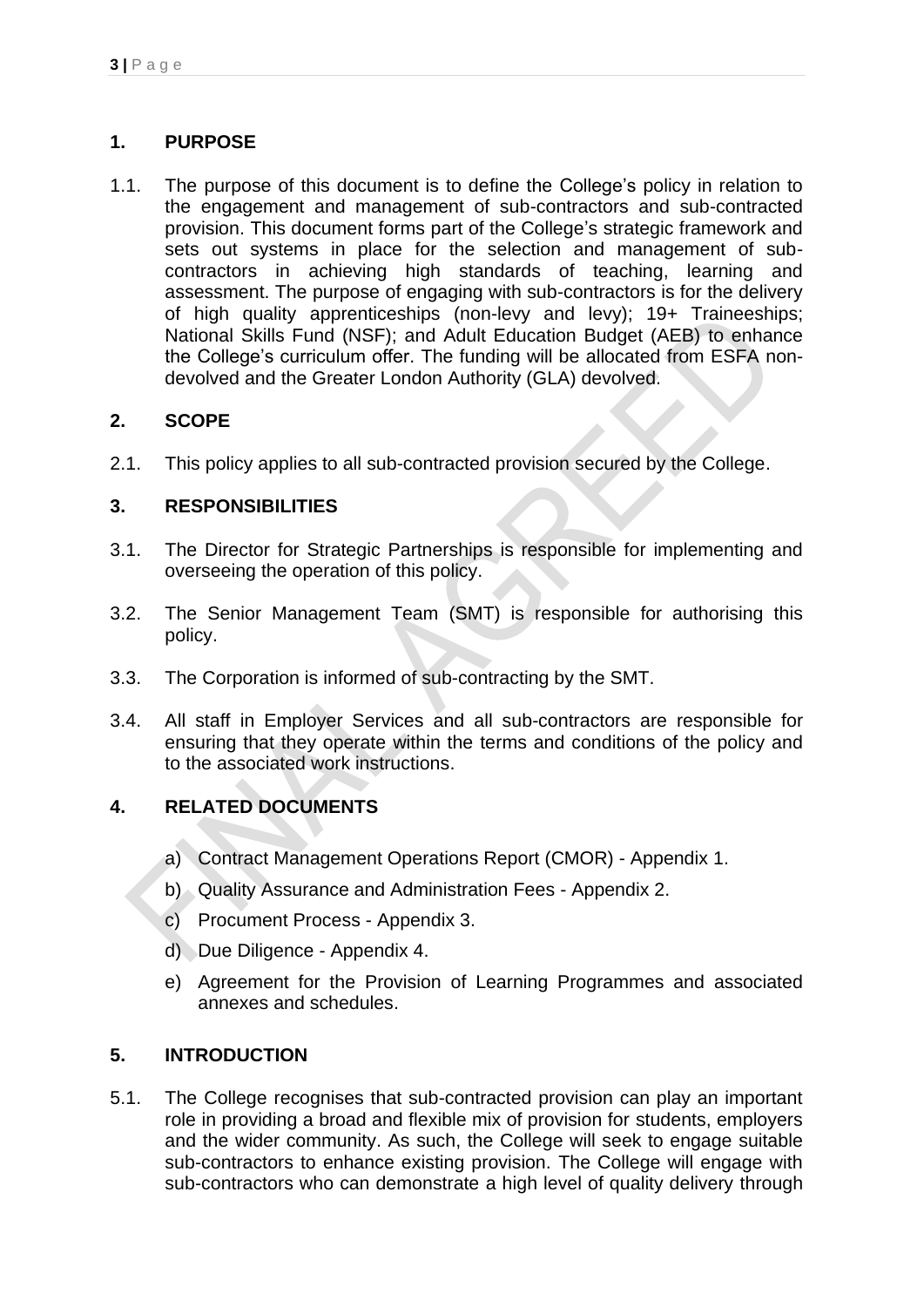KPIs, such as timely achievement rates and retention. Sub-contractors must be successful in the College's due diligence process, which includes taking references; review of audited accounts; and ensuring that the subcontractor is recorded on Education and Skills Funding Authority (ESFA) registers. All sub-contractors engaged by the College must be registered on the ESFA ROTO and/or RoATP. The ESFA defines a sub-contractor as an organisation that is engaged in a contractual and legally binding contract with the prime provider to deliver provision in accordance with the guidelines published by the ESFA. NESCOT has a long history of successfully delivering provision with selected sub-contractors who deliver high quality teaching and learning with achievement rates well above the national average. Provision includes: 16-18 Apprenticeships for on-levy and levy employers; 19+ Traineeships; Adult Education Budget (AEB); National Skills Fund (NSF); and Community Learning.

As a result of funding changes, the introduction of the apprenticeship levy from May 2017, and an anticipated increase in the proportion of the College's curriculum that is delivered directly, the College has significantly reduced the number of sub-contractors in recent years.

- 5.2. The decision to engage sub-contractors to deliver learning programmes on behalf of the College is a strategic decision and takes account of the following factors:
	- The strategic aims and targets of the College.
	- Local, regional and national needs of employers and students.
	- The breadth and mix of provision required to meet employer and learner needs.
	- The current and planned capacity of the College to deliver its strategic priorities and targets.
	- The strategic fit of potential subcontractors with the College's aims and targets.
	- The quality of provision from sub-contractors.
	- Past performance of sub-contractors.
	- Are Cyber Essential accredited.
	- The financial health of sub-contractors.
	- References from other organisations who work or have been working with the Training Provider.
	- The Training Provider is ESF compliant.
	- Government and funding agency targets, priorities and regulations.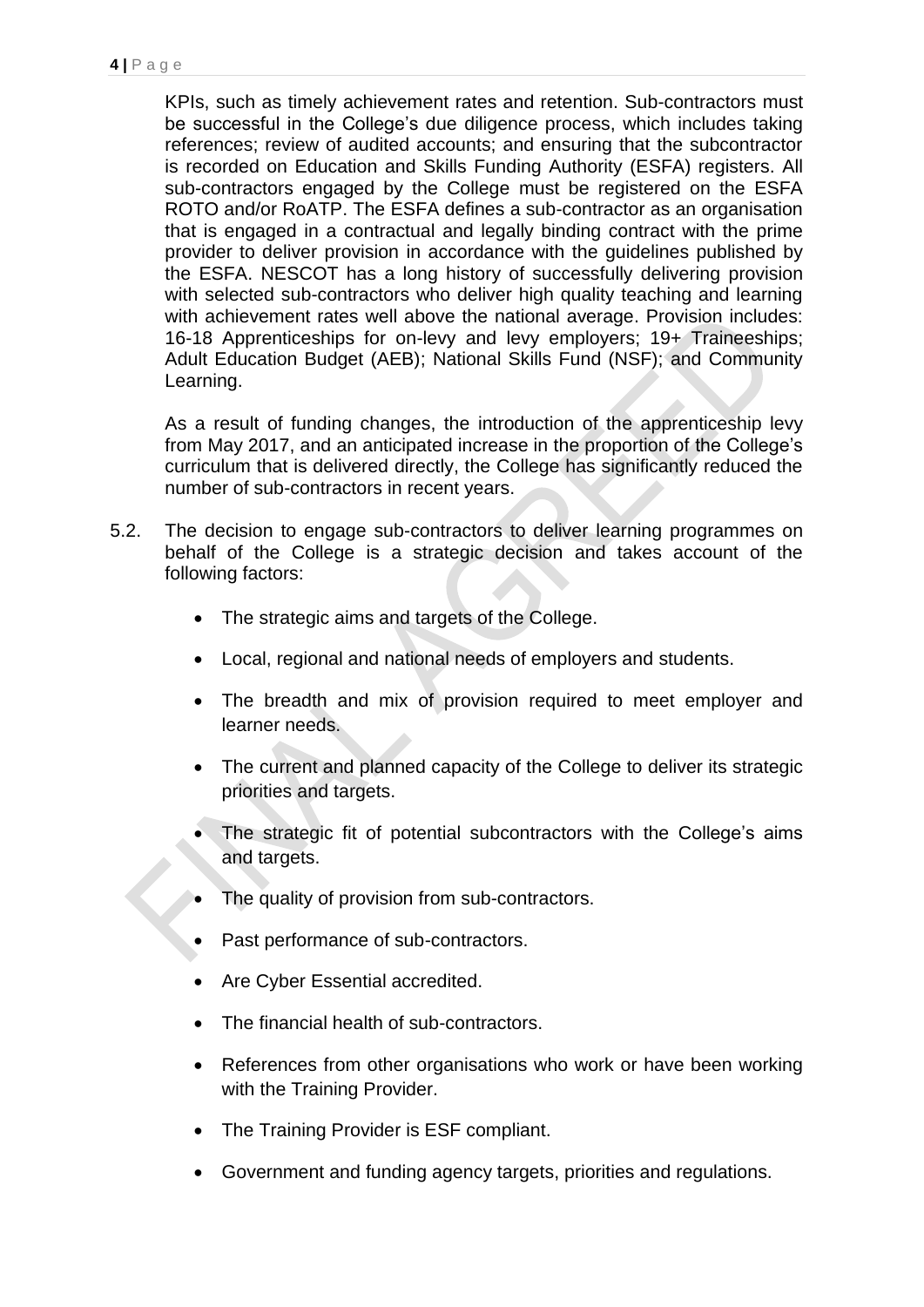- Satisfactory completion of the due diligence process including CCJ checks and satisfactory annual financial audit
- If the contract is over £100,000, the sub-contractor to be registered on the ESFA's list on Register of Training Organisations, ROTO and/or RoATP.
- Business plan to support the delivery of curriculum showing monthly profile of learner starts.

### **6. ENGAGING AND MANAGING SUB-CONTRACTORS**

- 6.1. The College will run a rigorous and detailed application process for new subcontractors prior to engaging any sub-contractor.
- 6.2. Potential sub-contractors will be required to submit all evidence listed in the due diligence document.
- 6.3. The Director of Strategic Partnerships and Delivery and the Head of Finance will ensure that evidence submitted in due diligence meets the College's requirements.
- 6.4. The College will carry out formal lesson observations and learning walks including assessment where applicable.
- 6.5. The Director of Strategic Partnerships and Delivery will review requests from potential new sub-contractors via College procurement and, where appropriate, will recommend potential new sub-contractors to SMT.
- 6.6. Systems reviewed by the Head of Data Services to ensure robust systems are in place for effective contract management.
- 6.7. Potential sub-contractors will be required to deliver a presentation to the SMT focusing on quality of provision.
- 6.8. The sub-contractors are informed of the 'Sub-Contracting Supply Chain, Fees and Charging Policy' during the negotiating stage and that this policy is published on the College website.
- 6.9. Once the sub-contractor has been approved by the SMT, the list of new and existing sub-contractors will be submitted to the Governors at a Corporation meeting along with the standardised contract for their approval.
- 6.10. The College will carry out regular detailed Performance and Quality Reviews on all sub-contracted provision. Sub-contractors will be expected to meet agreed learner profiles and quality targets.
- 6.11. The sub-contractor is paid monthly based on the validation of the PFR. The sub-contractors are invited to invoice. The invoice will be paid within 21 days from the receipt of the invoice.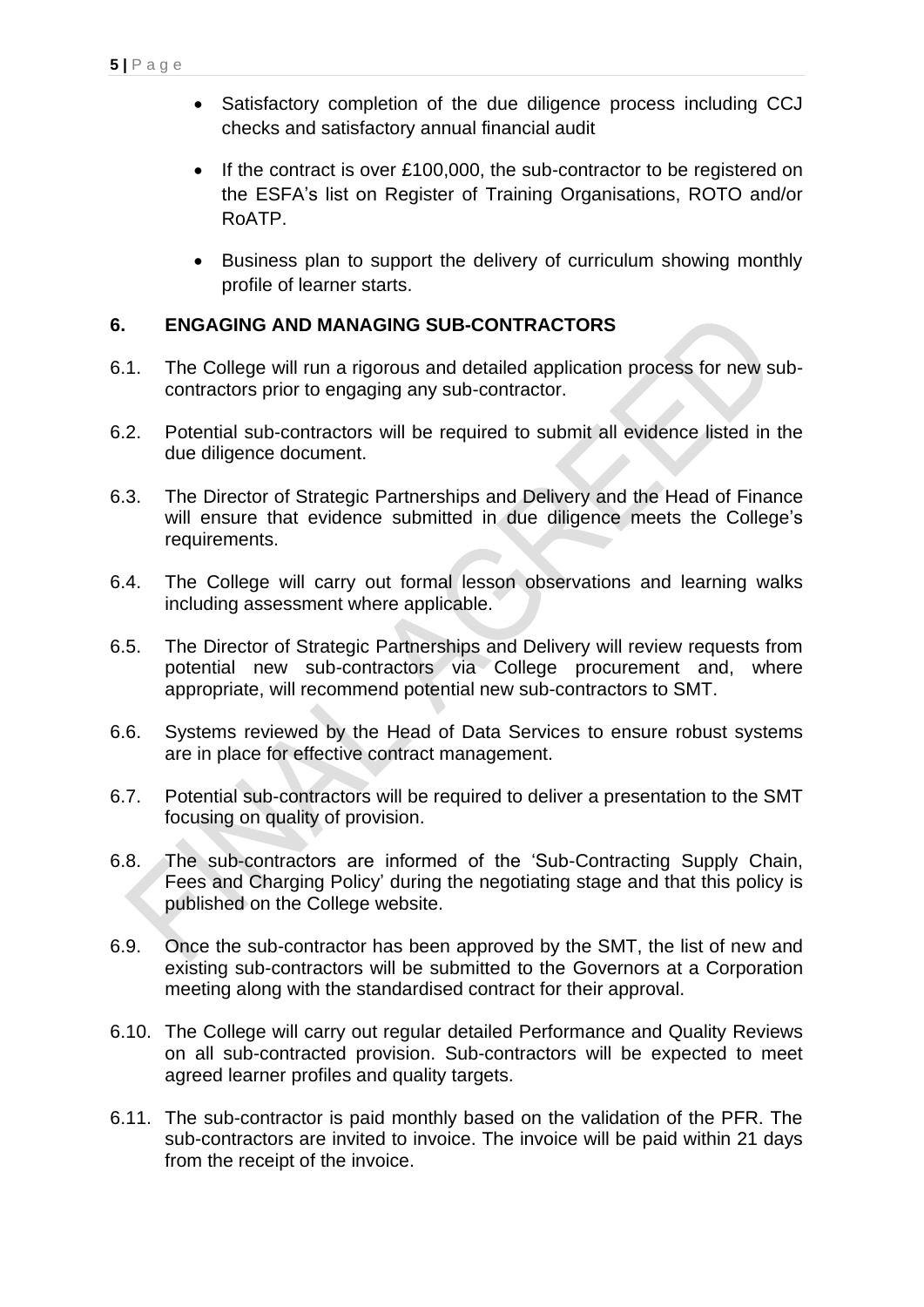- 6.12. The sub-contractor will be required to attend monthly Contract Management Operations Meetings (CMOM) to review learner profile, students at risk, success data and finance.
- 6.13. Where sub-contractors do not meet these targets, the College will take action to ensure immediate improvement or to withdraw part or all of the agreed contract value and notify the ESFA and the GLA.
- 6.14. The sub-contractors will be required to carry out annual employer surveys in accordance with College guidelines.
- 6.15. The engaging and managing of sub-contractors will be carried out by the Employer Services department of the College.
- 6.16. The College will publish details on the College website as required by the ESFA guidelines.

#### **7. MONITORING AND REVIEW OF SUB-CONTRACTED PROVISION**

- 7.1. The Commissioning and Contracting team in Employer Services will perform ongoing monitoring and management of sub-contracted provision. This activity will include monitoring the sub-contracted provision against agreed profiles for learner numbers and contract values. It will also involve monitoring the quality of sub-contracted provision and the learner experience of those students on sub-contracted programmes. A member of the Quality team / Director for Strategic Partnerships will conduct termly unannounced visits to undertake a quality review which will include checking of learner work; ILPs, observe; and ensure all activity is within contract.
- 7.2. The Commissioning and Contracting team will notify the Director of Strategic Partnerships and Delivery of any issues with performance and quality of subcontracted provision. Actions will be agreed to deal with any issues in provision.
- 7.3. Funding allocated to sub-contracted provision will be regularly monitored inyear and allocation will be moved between sub-contractors and curriculum areas in year where performance is below target or where there are changes in funding circumstances.
- 7.4. The SMT will review sub-contracted provision and the strategic drivers for sub-contracted provision on a regular basis.
- 7.5. The Commissioning and Contracting team will carry out as a minimum one scheduled visit per term and an unannounced monitoring visit.

### 8. **COMMISSIONING AND CONTRACTING TEAM**

8.1. The Commissioning and Contracting Team will consist of:

Deputy Principal (Curriculum and Quality) Deputy Principal (Finance & Resources)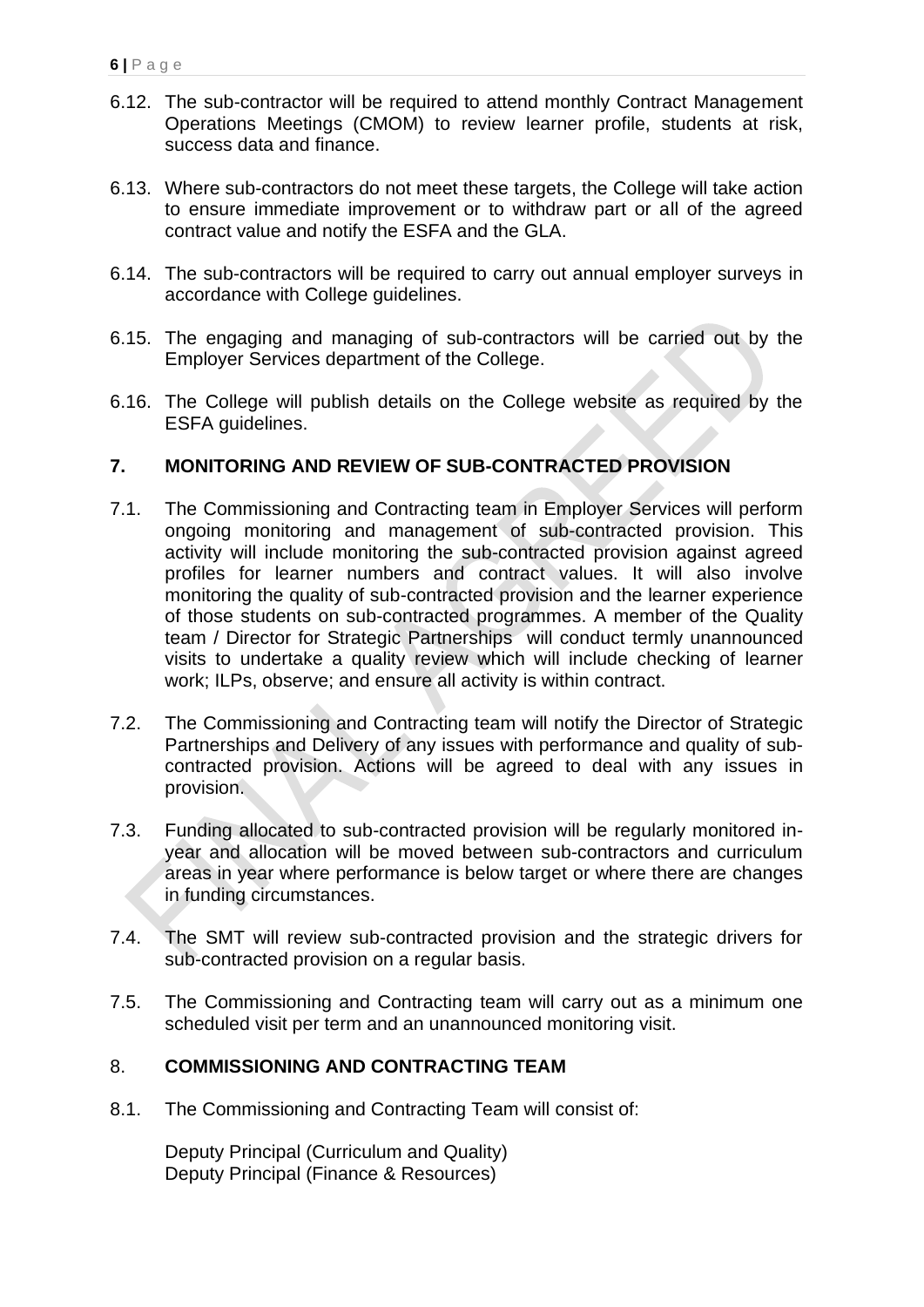Director for Strategic Partnerships Head of Quality Head of Finance Head of Data Services Head of Procurement & Contract Management

8.2 The Commissioning approach undertaken by the College will be informed by the needs of the College, the value of any Contract being awarded and the requirements of the Public Contract Regulations 2015 and other UK and EU laws and related directives.

Below the Official Journal of the European Union, OJEU, Procurements

8.3 Procurements above £24,999 but below OJEU levels: by invitation to at least three organisations usually drawn from our Preferred Suppliers List which is refreshed annualy and by Open competition.

Official Journal of the European Union, OJEU, Procurements:

8.4 Generally, by open invitation or by restricted procedure where there are potentially a very large number of bidders in the market (this will be confirmed through market engagement) or there is otherwise a genuine need to pre-qualify suppliers who have responded to a Prior Contract Notice (PCN).

In both situations:

- 8.5 Where circumstances justify this, via the use of an appropriate framework agreement.
- 8.6 All spend above £25,000 will be reported on Contract Finder, as will any Advert or Contract Award Notice as appropriate and above this threshold.

Further details of the Official Journal of the European Union, OJEU, can be found on the following website: <https://www.ojeu.eu/whatistheojeu.aspx>

## **9. RISK MANAGEMENT**

- 9.1. When the College enters into a contract to deliver Apprenticeships, Work Place Learning or Learner Responsive with a sub-contractor, it needs to minimise risk and have in place approved processes to mitigate the risk.
- 9.2. The College has developed practices and procedures to screen out unqualified subcontractors, monitor subcontractor performance, and protect against subcontractor failure. Some of the common practices used by NESCOT with reference to ESFA are:
	- I. All subcontractors totalling £100k and above must be listed on the ESFA Register of Training Organisations and Register of Training Apprenticeship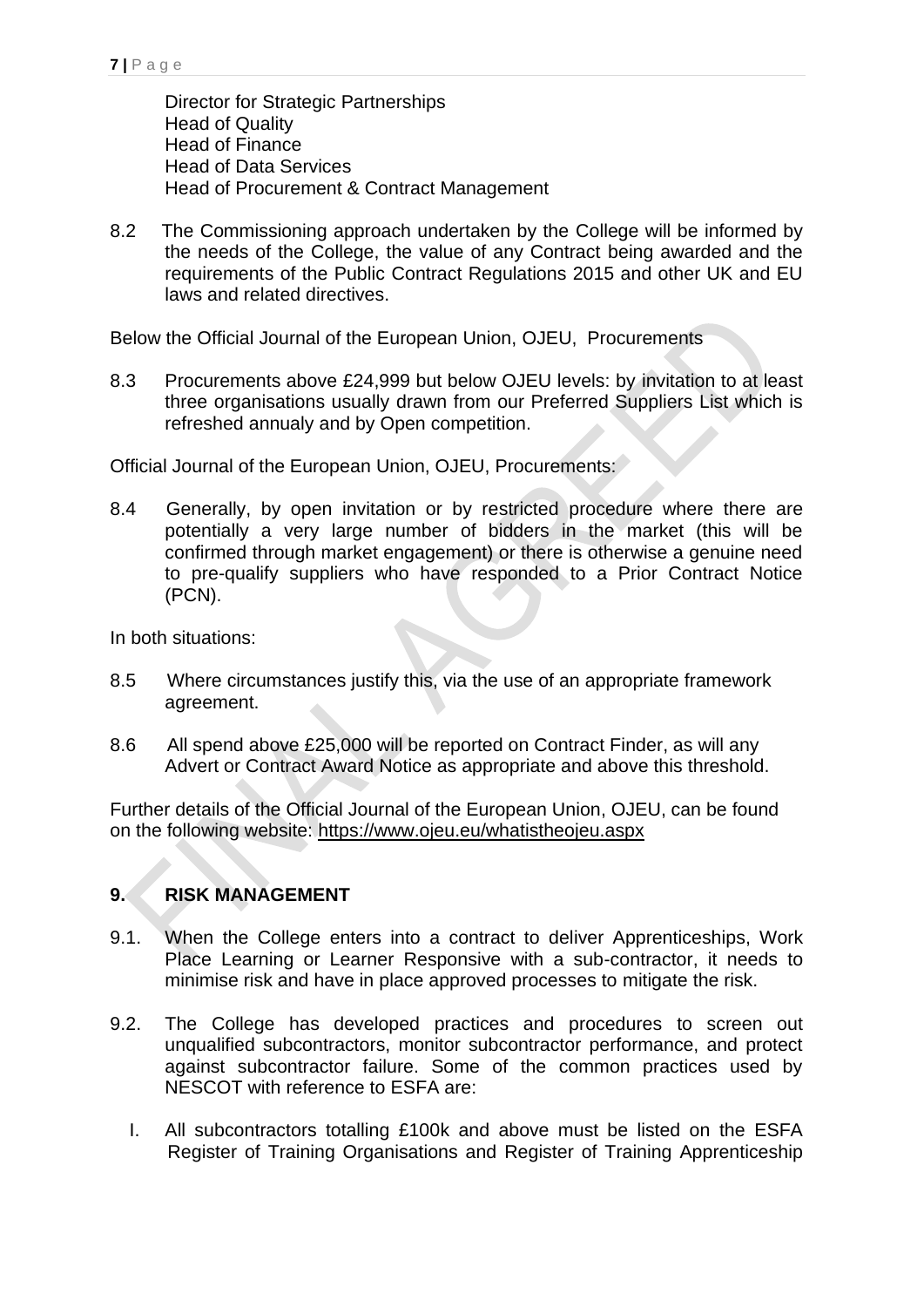Provider, RoTAP. New revised ESFA/GLA guidelines may override this clause.

- II. All subcontractors must be registered with the UK Register of Learning Providers (UKRLP) and hold a valid UKPRN number.
- III. Successful completion of due diligence process and evidence submitted in the folder signed off by a member of SMT.
- IV. Any subcontractor failing to meet any part of the due diligence process will not be considered until such evidence is supplied and approved.
- V. On successful completion of due diligence, NESCOT will carry out the following:
	- a. On site teaching and learning lesson observation
	- b. On site Assessment observation
	- c. On site health and safety checks
	- d. Potential student views about the subcontractor
- VI. The College will only award a contract once the due diligence process has been satisfactorily completed and have also delivered a satisfactory presentation to the SMT.
- VII. The College will not award a contract to a subcontractor if:
	- a. It has an above average risk warning from a credit agency.
	- b. It has passed a resolution (or the court has made an order) to wind up or liquidate the company, or administrators have been appointed.
	- c. Its statutory accounts are overdue.

## **10. NESCOT QUALITY ASSURANCE AND ADMINISTRATION FEES MATRIX**

- i. Management fees vary from 15 to 30%+
- ii. The table below, and Table 1 in Appendix 3, show the scoring required for the setting of the College's quality assurance and administration fees.

#### **11. SUPPLY CHAIN FEES AND CHARGING RATES**

The breakdown of the charging rates are explained in detail in Appendix 2. Please contact the Director for Strategic Partnerships and Delivery with any queries.

- i. The charges will be calculated each year.
- ii. The charges cover all processes from course set-up; enrolment; CIS reports; linked Quality OTL; internal audits; monthly CMOM meeting;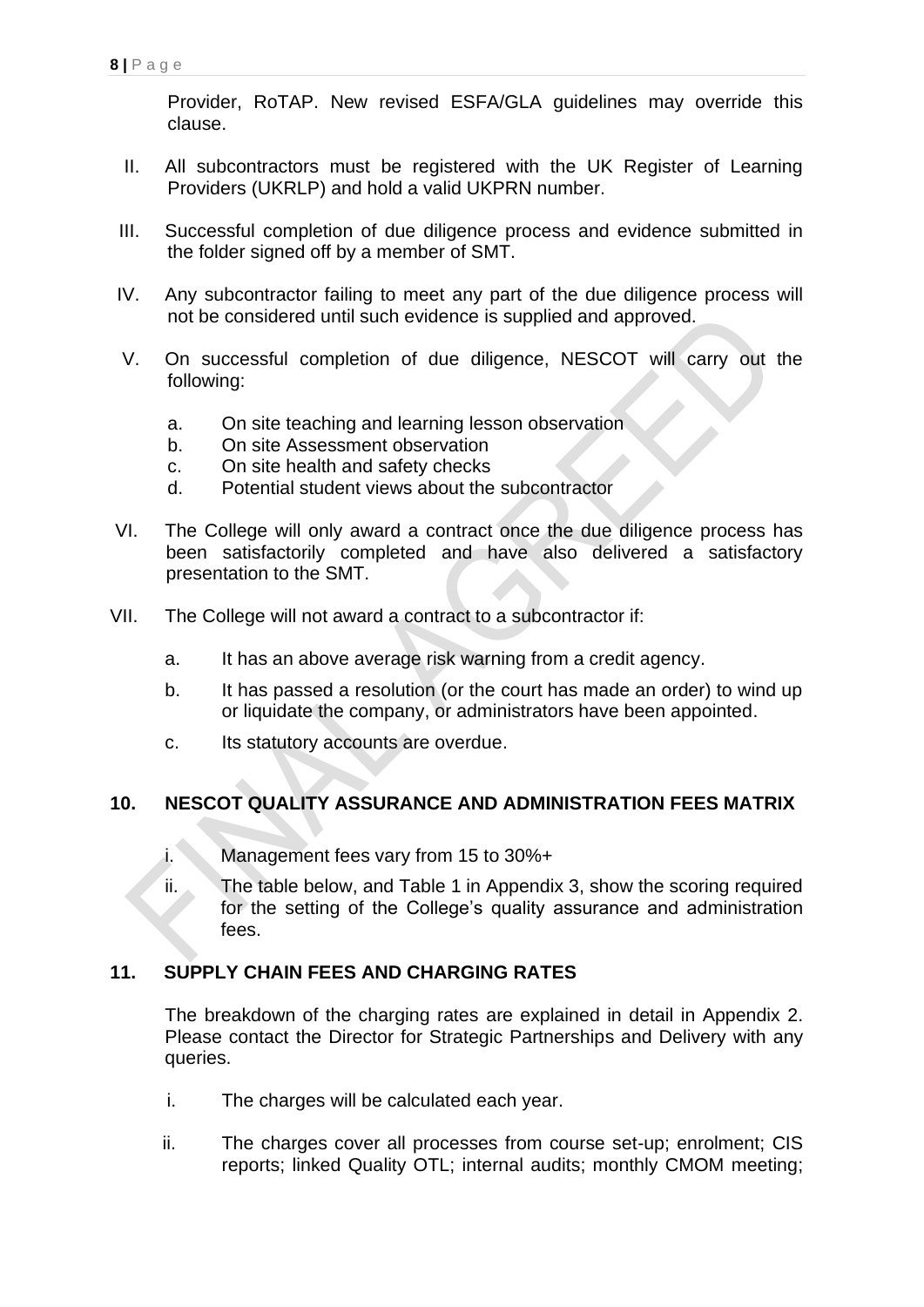and training and other related support to ensure the contract is delivered according the agreed KPIs.

- iii. Sub- contractors working with NESCOT prior to the commencement of this policy will retain their agreed management fees.
- iv. Charges will be made in alignment with total weighted scores from the due diligence process:

| <b>Total Weighted Score</b> | <b>Quality Assurance and</b><br><b>Administration Fees Charged</b> |
|-----------------------------|--------------------------------------------------------------------|
| 100-175                     | 15%                                                                |
| 176-522                     | 20-25%                                                             |
| 523-875                     | 25-30%                                                             |
| 876-1280                    | $30 - 40%$                                                         |

v. The GLA fee cannot exceed 20%.

#### **12. CONTINGENCY PLANNING**

If a sub-contractor is unable to fulfil the terms of the contract as a result of the following:

- i. Under performance
- ii. Malpractice
- iii. Liquidation
- iv. Poor quality

the College will terminate the agreement and notify the ESFA. The College will contact all learners, staff and Awarding Bodies so that the learners can continue their learning without too many disruptions.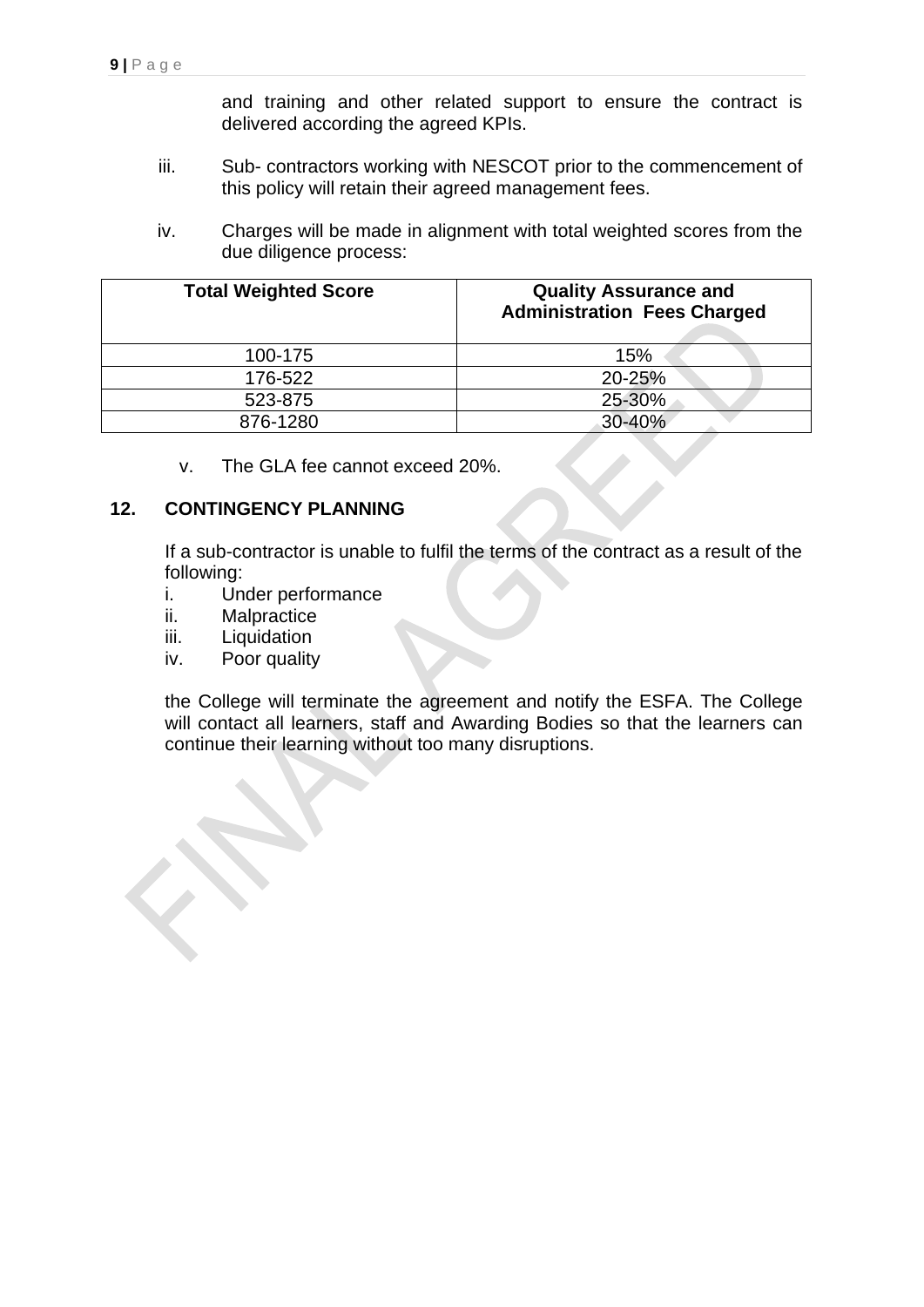

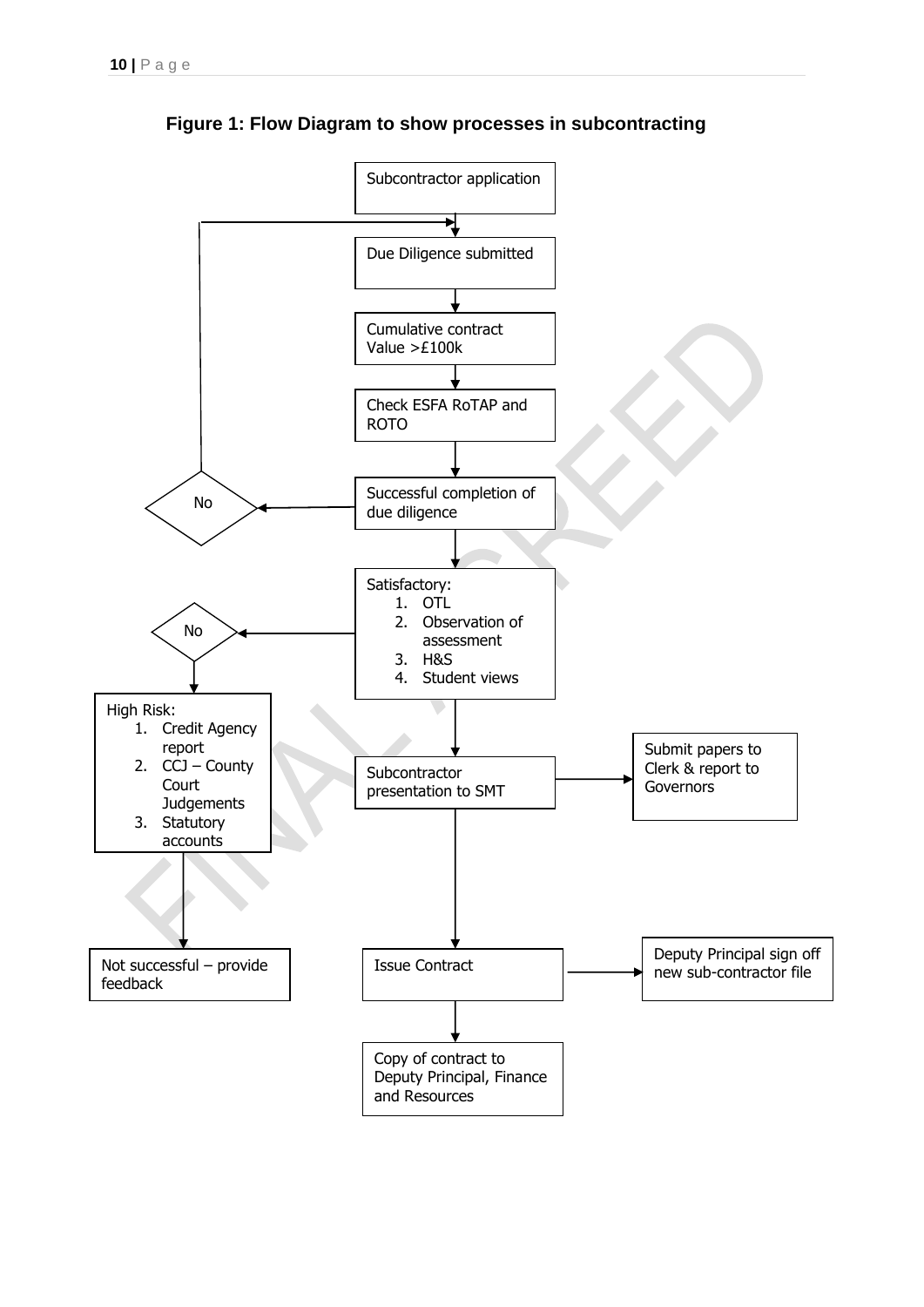## **Appendix 1 North East Surrey College of Technology**

#### **Contract Management Operations Report**

Name of Sub Contractor: Name of Director:

Period No: 1,2,3,4,5,6,7,8,9,11,12 ( $\checkmark$ ) Quarter: Q1;Q2;Q3;Q4 ( $\checkmark$ )

#### **Performance Summary**

#### **1. Contract Performance**

#### **1.1Sub Contractor Contract Performance**

Attached spreadsheet will provide the following information which will help you complete this Operations Report.

- a. Students in- learning for level 2 apprenticeships / Standards
- b. Students in- learning for level 3 apprenticeships /Standards
- c. Students approaching their end-date
- d. Students who have passed their end date
- e. Finance earned per period and cumulative

#### **1.2Outcome Performance Overall Achievement – Achieved Vs Target**

|                | 2021 |      |     |     |     | 2022 |     |  |     |     |     |      |      |
|----------------|------|------|-----|-----|-----|------|-----|--|-----|-----|-----|------|------|
| <b>Target</b>  | Aug  | Sept | Oct | Nov | Dec | Jan  | Feb |  | Mar | Apr | May | June | July |
| ົ              |      |      |     |     |     |      |     |  |     |     |     |      |      |
| ົ<br>LJ        |      |      |     |     |     |      |     |  |     |     |     |      |      |
| Actual         |      |      |     |     |     |      |     |  |     |     |     |      |      |
| $\sim$         |      |      |     |     |     |      |     |  |     |     |     |      |      |
| L <sub>3</sub> |      |      |     |     |     |      |     |  |     |     |     |      |      |

#### **1.3Outcome Performance Timely Completion – Achieved Vs Target**

|                | 2021 |      |     |     |     | 2022 |     |     |     |     |      |      |
|----------------|------|------|-----|-----|-----|------|-----|-----|-----|-----|------|------|
| Target         | Aug  | Sept | Oct | Nov | Dec | Jan  | Feb | Mar | Apr | May | June | July |
| ົ              |      |      |     |     |     |      |     |     |     |     |      |      |
| L <sub>3</sub> |      |      |     |     |     |      |     |     |     |     |      |      |
| Actual         |      |      |     |     |     |      |     |     |     |     |      |      |
| L <sub>2</sub> |      |      |     |     |     |      |     |     |     |     |      |      |
| L <sub>3</sub> |      |      |     |     |     |      |     |     |     |     |      |      |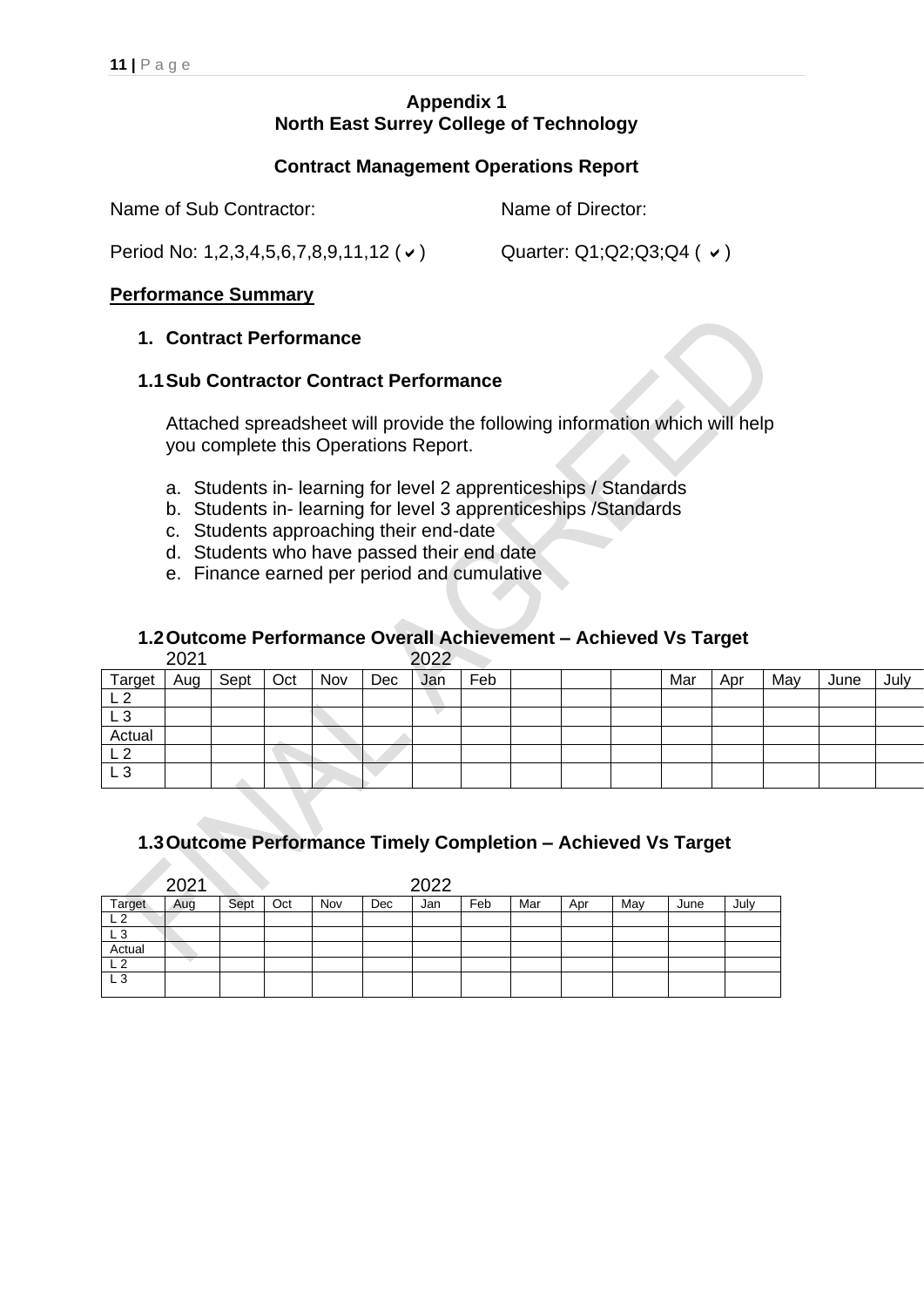**1.4Executive Summary of Students at Risk ( not completing the course etc)**

## **1.5Issues and Concerns relating to OTL, SV reports / actions**

### **1.6Director's Overall Summary**

**1.7 Director's Prediction of Year End (31st July) Timely Success Rates Your Predicted timely success rates % based on the above information:** 

**List Frameworks here that are not going to come in at 7% above the national average:**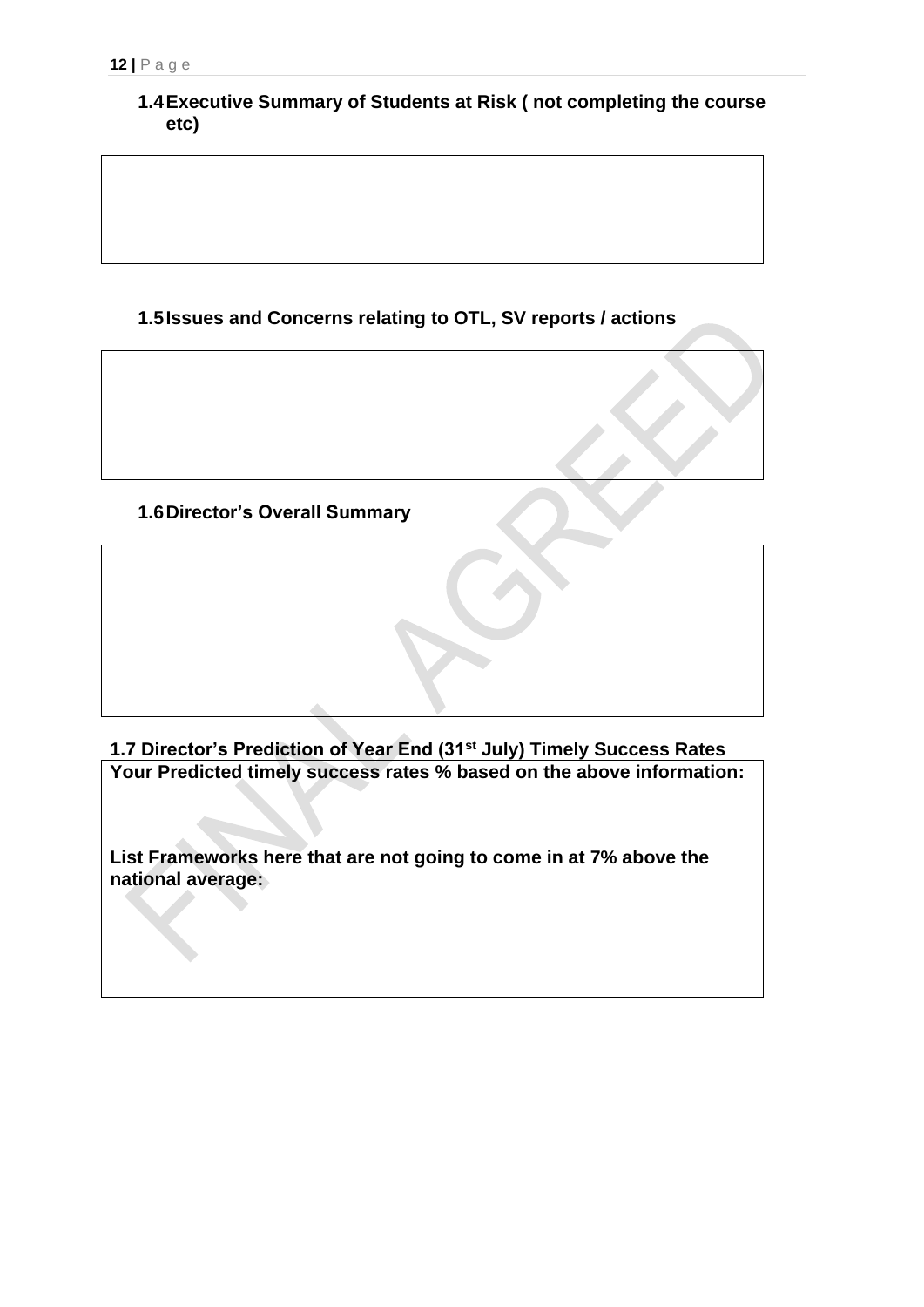## **Appendix 2 – Quality Assurance and Administration Fees**

**Extract from NESCOT subcontractor contract:** All subcontractors are required to read the subcontracting rules using the link provided in this contract to ensure you fully understand the rules and regulations, including compliance especially with the quality and administration fees. Your fees were negotiated at x%, details for which can be found in your approved Business Case.

### **Extracts from ESFA Subcontracting Funding Rules:**

#### **Apprenticeships:**

P169 If you and an employer agree the use of delivery subcontractors, you must have an up-to-date written agreement in place with each employer that sets out the following for the delivery of their apprenticeship programme:

- P169.1 The apprenticeship training and/or on-programme assessment that you will directly deliver.
- P169.2 The amount of funding you will retain for your direct delivery.
- P169.3 The apprenticeship training and/or on-programme assessment that each delivery subcontractor will contribute to the employer's apprenticeship programme.
- P169.4 The amount of funding you will pay each delivery subcontractor for their contribution.
- P169.5 The amount of funding you will retain to manage and monitor each delivery subcontractor.
- P169.6 The support you will provide each delivery subcontractor in exchange for the amount of funding you will retain.

#### **Adult Education Budget and Community Learning:**

P105 The subcontracting policy and supply chain can be found on the Nescot website [www.nescot.ac.uk](http://www.nescot.ac.uk/)

P105.2 The reason of subcontracting is available on request from the Director for Strategic Partnerships and Delivery and will be included in the Business Case.

#### **Summary:**

NESCOT typically charges a subcontractor fees for quality assurance and administration of between 15% to 20% dependant on the outcome of the subcontract expression of interest, due diligence, Ofsted reports, Awarding Body reports, audited accounts, and a range of other factors including track record and learner volumes. Exceptionally, NESCOT may have to provide more support and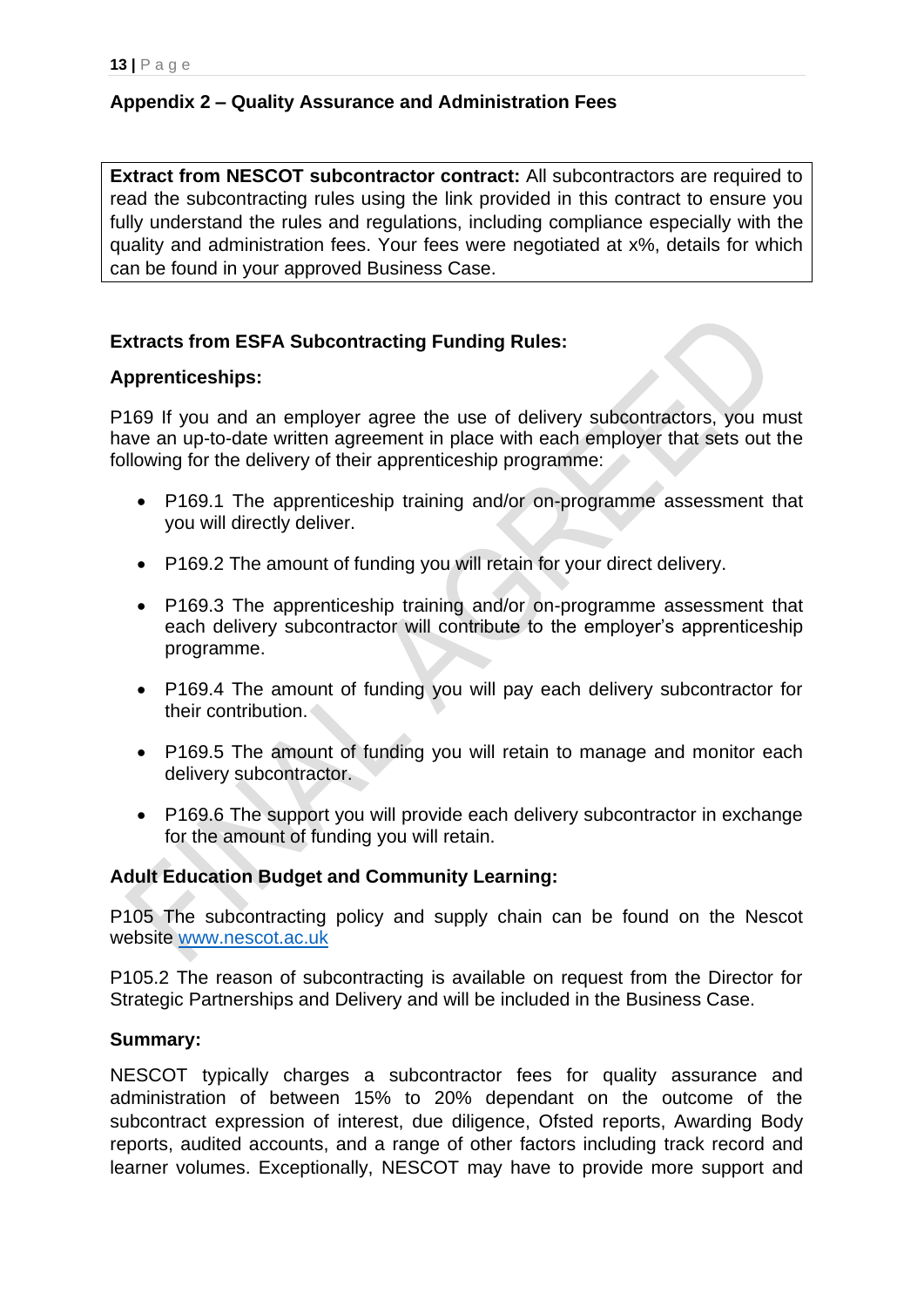thereby incur additional costs for the management of this Agreement and/or the placements associated with it and in these circumstances the Fee may be higher but never more than a maximum ceiling of 30%. The quality assurance and administration fees are deducted from the ESFA funding income received for each element of the subcontract provision.

The Funding Rates are derived from the ESFA Funding Bands for the relevant occupation sectors, Framework or Standards and through negotiation with the employer.

NESCOT provides a designated point of contact, for example, Director for Strategic Partnerships and Delivery, to each of its subcontractors **(8% of the value of MVC),**  responsible for**:**

- The administration and processing of all subcontract documents.
- Due diligence and Business Case.
- Leadership and management of the contract.
- CPD throughout the contract for both subcontractors and employers.
- Remote on-line service for support through Skype and emails.
- Collaboration of the self-assessment report (SAR) and Quality Improvement Plan (QIP).

NESCOT provides a designated administrative support and point of contact for each subcontractor **(5% of the value of the MCV),** responsible for:

- Monthly Contract Management Operations Meetings (CMOM)
- Quality Assurance Systems including Observations, Learning Walks
- Advice on Funding Rules
- Provide occupancy reports
- Provide RAG rating for each learner
- Checking and review of forms and other documents associated with the confirmation and eligibility to study and enrolment of learners
- Review of initial assessment processes to ensure they are robust
- Review of Individual Learning Plans (ILPs) and learner progress
- Checking of registers and attendance
- Checking of Personal Learner Records (PLR) for prior learning
- Liaise with Examinations for the Gateway and End Point Assessments (EPA) for those learners sitting the EPA
- Draw up support timetables by liaising with learner, employer and the subcontractor
- On-going administrative support relevant to the contract throughout learners journey
- Manage with the employer and subcontracting Break In Learning (BIL)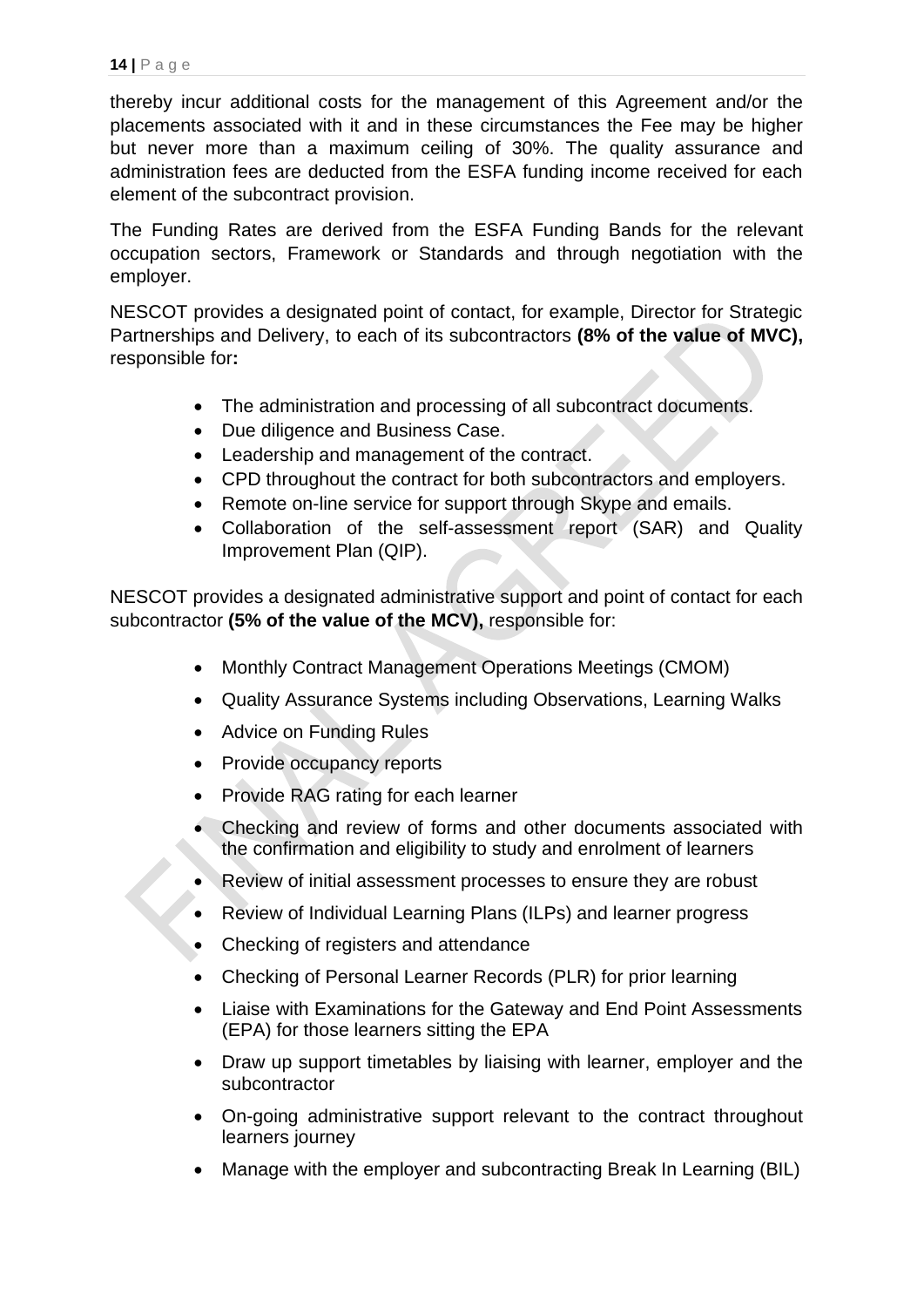• Home Office checks for all non UK residents

NESCOT will issue and analyse subcontractors performance against their contract and produce Variations of Contract – focus on achievement, Maximum Contract Value (MCV) **(7% of the value of the MCV),** as follows**:**

- Conduct regular monthly CMOM meetings and share minutes of meetings.
- Give access to learners and employers on-line training including PREVENT, Safeguarding, equality and diversity, e-Safety and other Distance Learning courses.
- Provide Quality Training including Ofsted Inspection, writing of SAR and QiP.
- Provide monthly financial reports (PFR) to inform invoicing.
- Conduct ongoing data self-assessment (DSAT) checks.
- Carryout double funding concerns by triangulation of learner data with other primes.
- Identify and support areas of improvement.
- Help curriculum planning and profiling.
- Detailed internal audits.
- Support subcontractors on Awarding Body sanctions.
- MATRIX accreditation advice and quidance.
- Audit compliance against ROTO and RoAPT.

Subcontractors and Employers are advised to read and familiarise themselves with the following documents. The College will from time to time alert any updates through email:

- [https://assets.publishing.service.gov.uk/government/uploads/system/uploads/](https://assets.publishing.service.gov.uk/government/uploads/system/uploads/attachment_data/file/814659/AEB_2019-20_rules_2_July_Version_2.pdf) [attachment\\_data/file/814659/AEB\\_2019-20\\_rules\\_2\\_July\\_Version\\_2.pdf](https://assets.publishing.service.gov.uk/government/uploads/system/uploads/attachment_data/file/814659/AEB_2019-20_rules_2_July_Version_2.pdf)
- [https://assets.publishing.service.gov.uk/government/uploads/system/uploads/](https://assets.publishing.service.gov.uk/government/uploads/system/uploads/attachment_data/file/801046/Apprenticeship_performance-management_rules__Version_2_.pdf) [attachment\\_data/file/801046/Apprenticeship\\_performance](https://assets.publishing.service.gov.uk/government/uploads/system/uploads/attachment_data/file/801046/Apprenticeship_performance-management_rules__Version_2_.pdf)management\_rules\_Version\_2\_.pdf
- [https://assets.publishing.service.gov.uk/government/uploads/system/uploads/](https://assets.publishing.service.gov.uk/government/uploads/system/uploads/attachment_data/file/786465/apprenticeship_funding_rules_for_training_providers_August_2018_to_July_2019_version_2.pdf) [attachment\\_data/file/786465/apprenticeship\\_funding\\_rules\\_for\\_training\\_prov](https://assets.publishing.service.gov.uk/government/uploads/system/uploads/attachment_data/file/786465/apprenticeship_funding_rules_for_training_providers_August_2018_to_July_2019_version_2.pdf) iders August 2018 to July 2019 version 2.pdf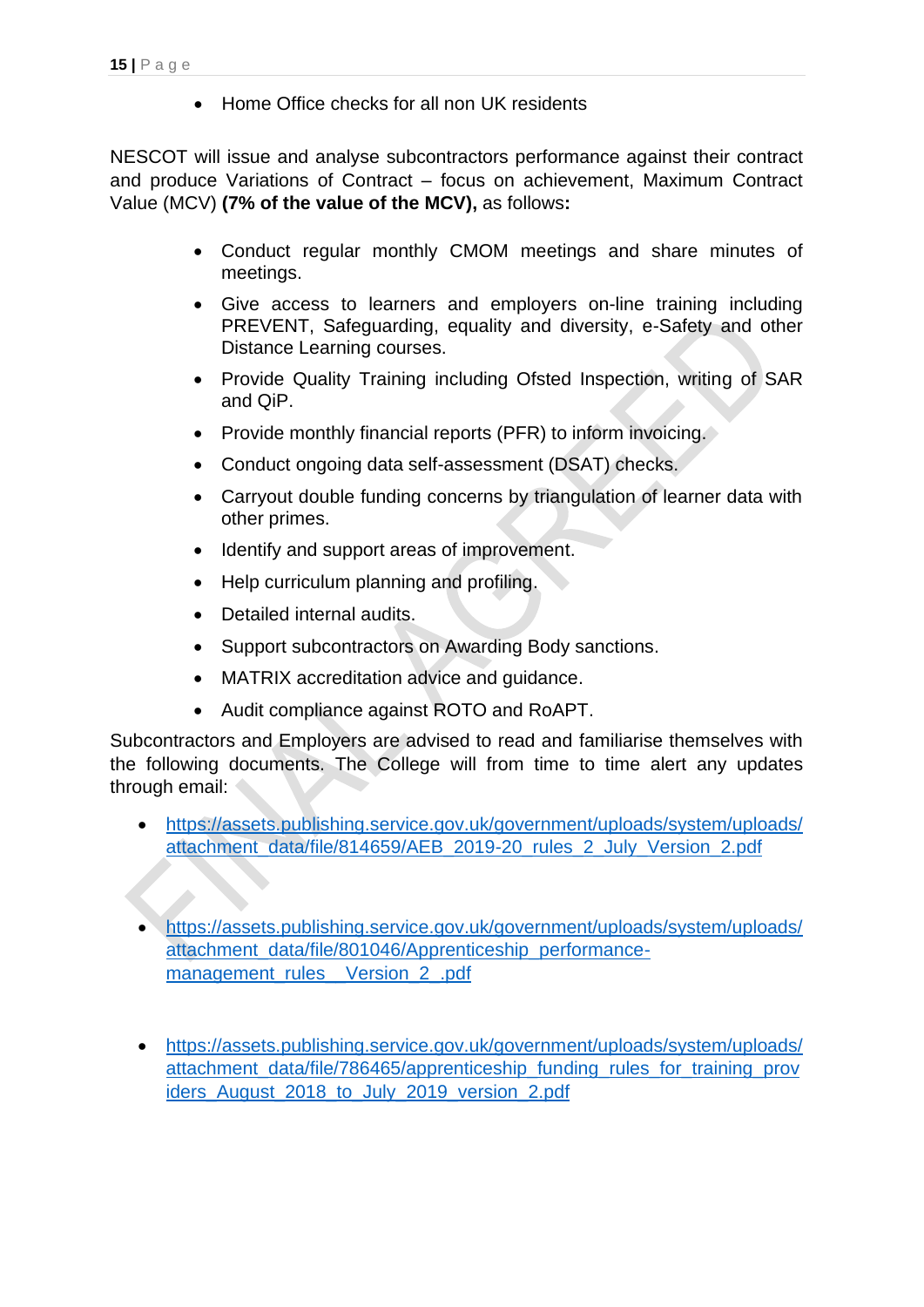## **Appendix 3**

# **Procurement Processes for Award of Education & Training Contracts (V1, 3rd June 2021)**

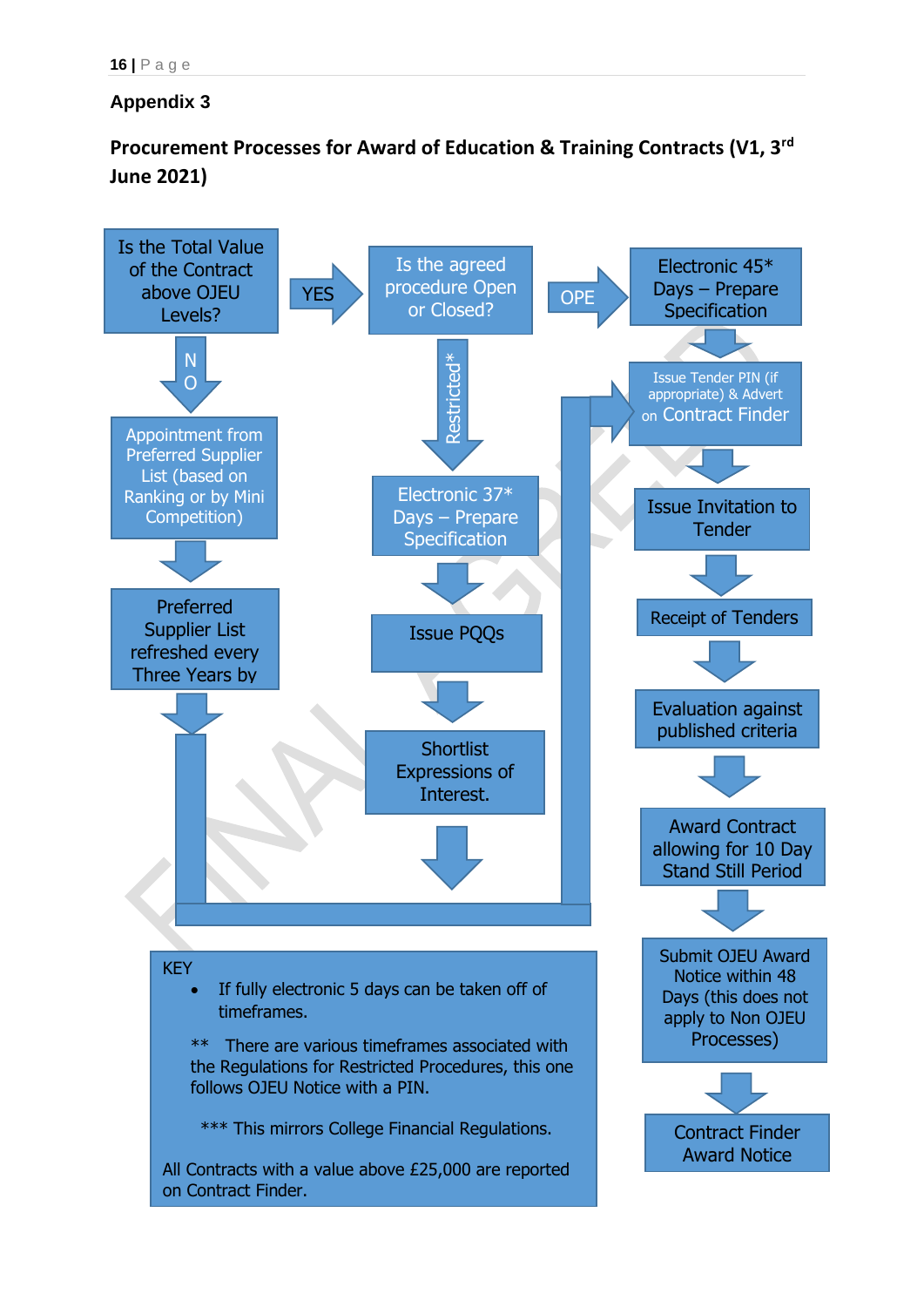# **Appendix 4 Due Diligence**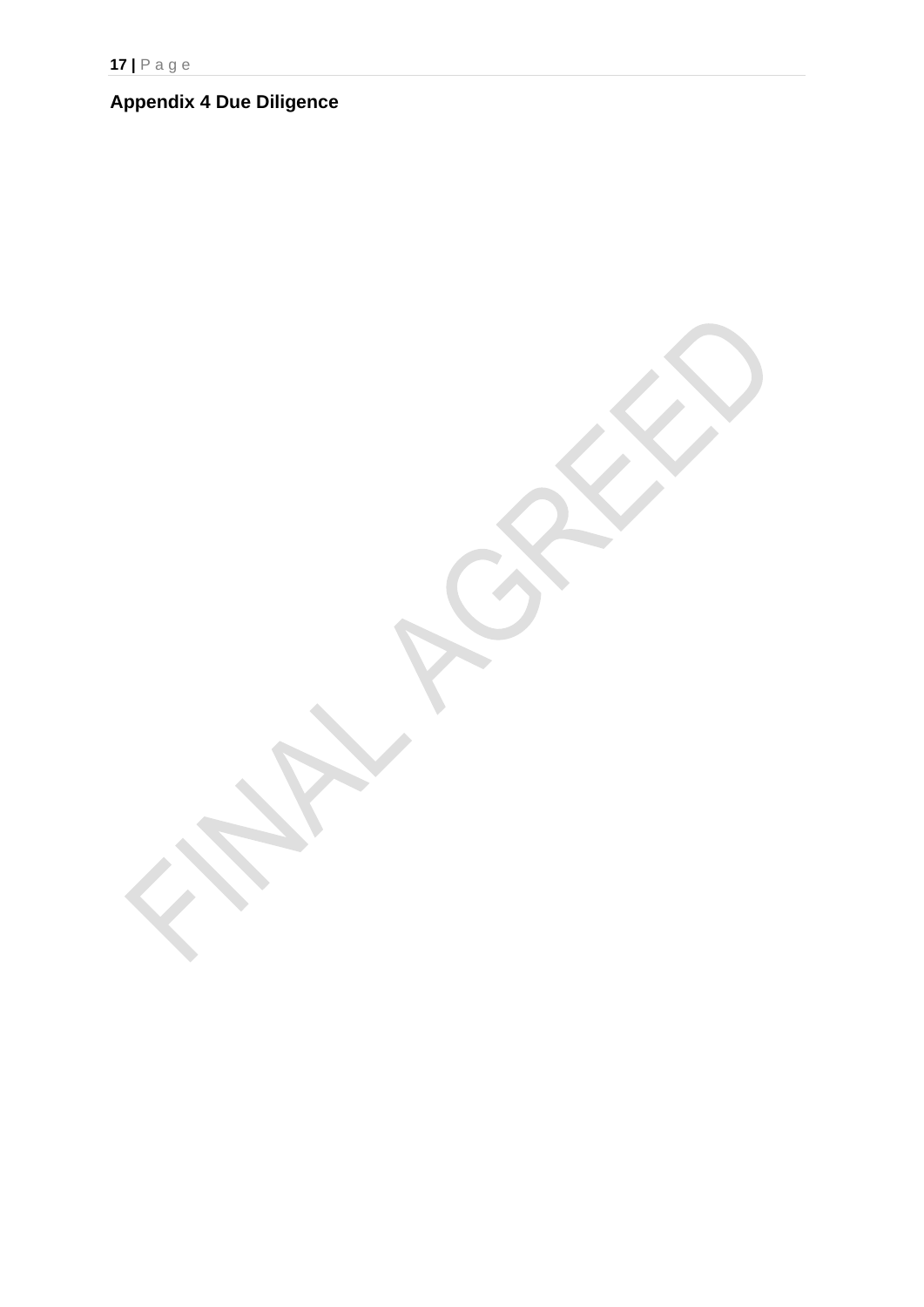#### **North East Surrey College of Technology** Academic Year 21-22

| <b>Partners Details</b>                                                                                    |                    |          |         |          |              |
|------------------------------------------------------------------------------------------------------------|--------------------|----------|---------|----------|--------------|
| <b>Company Name</b>                                                                                        |                    |          |         |          |              |
| <b>Registered Address</b>                                                                                  |                    |          |         |          |              |
| <b>Company Registration No</b>                                                                             |                    |          |         |          |              |
| <b>Training Location(s) if different from</b><br>above                                                     |                    |          |         |          |              |
| <b>Partnership Contact Name</b>                                                                            |                    |          |         |          |              |
| <b>Partnership Contact Details</b>                                                                         | $\overline{T}$ el: |          | Email:  |          |              |
| <b>UKLRP Registration Number</b>                                                                           |                    |          |         |          |              |
| <b>Companies House Check</b>                                                                               |                    | Yes / No | Name:   |          |              |
| <b>Company References</b>                                                                                  | 1                  |          | 2       |          |              |
|                                                                                                            | In File            | Yes / No | In File | Yes / No |              |
|                                                                                                            |                    |          |         |          |              |
| <b>Reason for using this Partner</b>                                                                       |                    |          |         |          | $\checkmark$ |
| To widen access opportunity and participation by offering provision which complements the current range of |                    |          |         |          |              |

programmes offered by the College

To remove barriers to participation especially in under represented or non-participating groups

To enhance the quality of the College's provision

To remove duplication of provision

To deliver training to key target groups

To improve cost effectiveness of provision

Other - attach as Appendix 1

Has UK and EU Procurement Legislation been adhered to

#### **Contract Information**

Geographical Area to be covered :

How will you find the learners, market the provision:

Are any other lead providers engaged with this partner, if yes please provide name and address: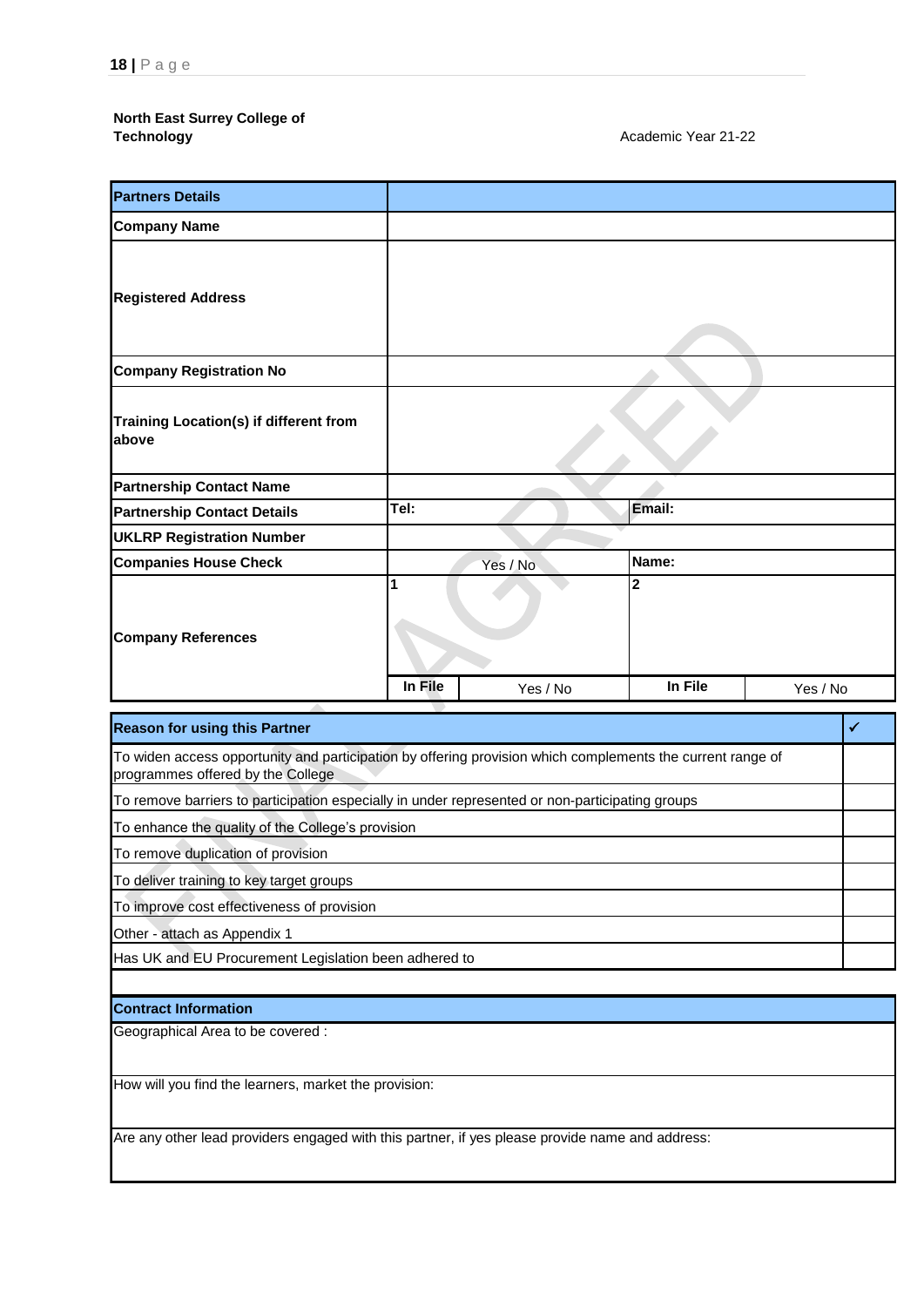| <b>Health and Safety</b>                                                                                                                                                     | <b>Name of Insurer and Policy No</b> | <b>Date of Expiry</b> | <b>Copy in File</b> | <b>Initials</b> |
|------------------------------------------------------------------------------------------------------------------------------------------------------------------------------|--------------------------------------|-----------------------|---------------------|-----------------|
| <b>Public Liability</b>                                                                                                                                                      |                                      |                       |                     |                 |
| <b>Employer Liability</b>                                                                                                                                                    |                                      |                       |                     |                 |
|                                                                                                                                                                              | <b>Reviewed by</b>                   | <b>Accepted</b>       | <b>Copy in File</b> | <b>Initials</b> |
| <b>Risk Assessments</b>                                                                                                                                                      |                                      |                       |                     |                 |
| Health & Safety Policy                                                                                                                                                       |                                      |                       |                     |                 |
| <b>RIDOR Disclosure</b>                                                                                                                                                      |                                      |                       |                     |                 |
| Declaration of compliance with all EU and UK<br>legislation to include but not restricted to<br>employment, data, immigration, safeguarding<br>and equality<br>and diversity |                                      |                       |                     |                 |
| Learner Support Policy                                                                                                                                                       |                                      |                       |                     |                 |
| <b>Quality Assurance</b>                                                                                                                                                     | <b>Reviewed by</b>                   | <b>Accepted</b>       | <b>Copy in File</b> | <b>Initials</b> |
| <b>Quality Assurance Policy</b>                                                                                                                                              |                                      |                       |                     |                 |
| <b>Matrix Accreditation</b>                                                                                                                                                  |                                      |                       |                     |                 |
| Latest Ofsted report                                                                                                                                                         |                                      |                       |                     |                 |
| Latest EV Report(s)                                                                                                                                                          |                                      |                       |                     |                 |
| <b>Qualification Success Rates</b>                                                                                                                                           |                                      |                       |                     |                 |
| <b>AB Accreditation Certificates</b>                                                                                                                                         |                                      |                       |                     |                 |
| <b>Current Self Assessment Report</b>                                                                                                                                        |                                      |                       |                     |                 |
| Learner Documentation Submission<br>Agreement                                                                                                                                |                                      |                       |                     |                 |
| <b>Employment Agreement</b>                                                                                                                                                  |                                      |                       |                     |                 |
| Access on Demand Agreement                                                                                                                                                   |                                      |                       |                     |                 |
| Subcontractor Declaration                                                                                                                                                    |                                      |                       |                     |                 |
| Financial                                                                                                                                                                    | <b>Reviewed by</b>                   | <b>Accepted</b>       | <b>Copy in File</b> | <b>Initials</b> |
| <b>Contract Signed and Dated</b>                                                                                                                                             |                                      |                       |                     |                 |
| Details of Contracts and Values with other<br><b>Colleges and Providers</b>                                                                                                  |                                      |                       |                     |                 |
| Risk Management considered                                                                                                                                                   |                                      |                       |                     |                 |
| Management Fee Agreement                                                                                                                                                     |                                      |                       |                     |                 |
| Declare any CONFLICT of interest by any<br>staff of the partner with this contract.                                                                                          |                                      |                       |                     |                 |
| Director and Senior Manager Disclosures                                                                                                                                      |                                      |                       |                     |                 |
| Disclosure of other Public Funds including any<br>expired in last three years                                                                                                |                                      |                       |                     |                 |
| Declaration of any CCJs                                                                                                                                                      |                                      |                       |                     |                 |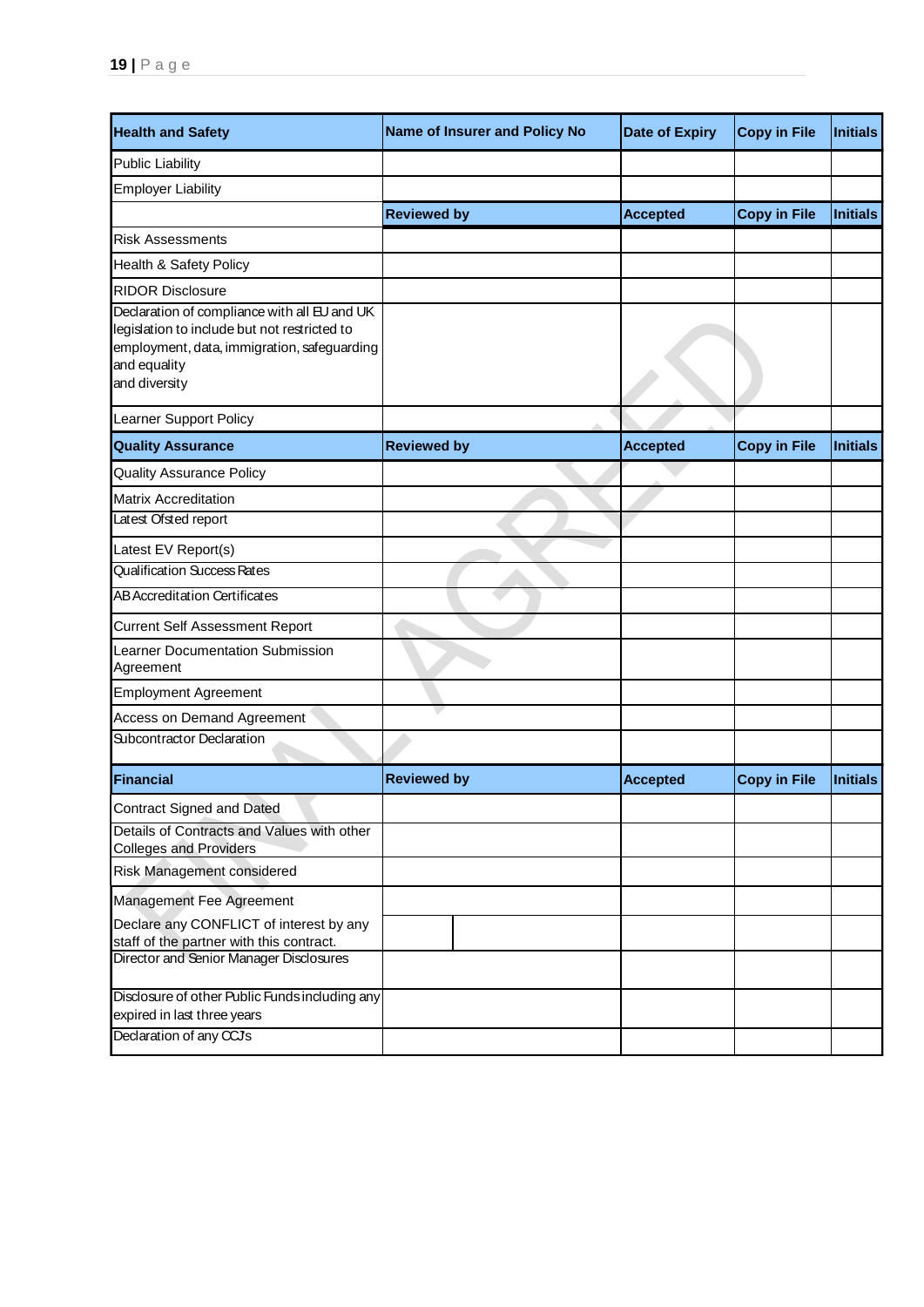| Operational Manuals, particularly data<br>collection and record keeping |                |         |  |  |
|-------------------------------------------------------------------------|----------------|---------|--|--|
| Latest Audited accounts                                                 |                |         |  |  |
|                                                                         | <b>Numbers</b> | £ Value |  |  |
| Proposed Contract Value                                                 |                |         |  |  |
| <b>Current Liabilities (Roll Ins)</b>                                   |                |         |  |  |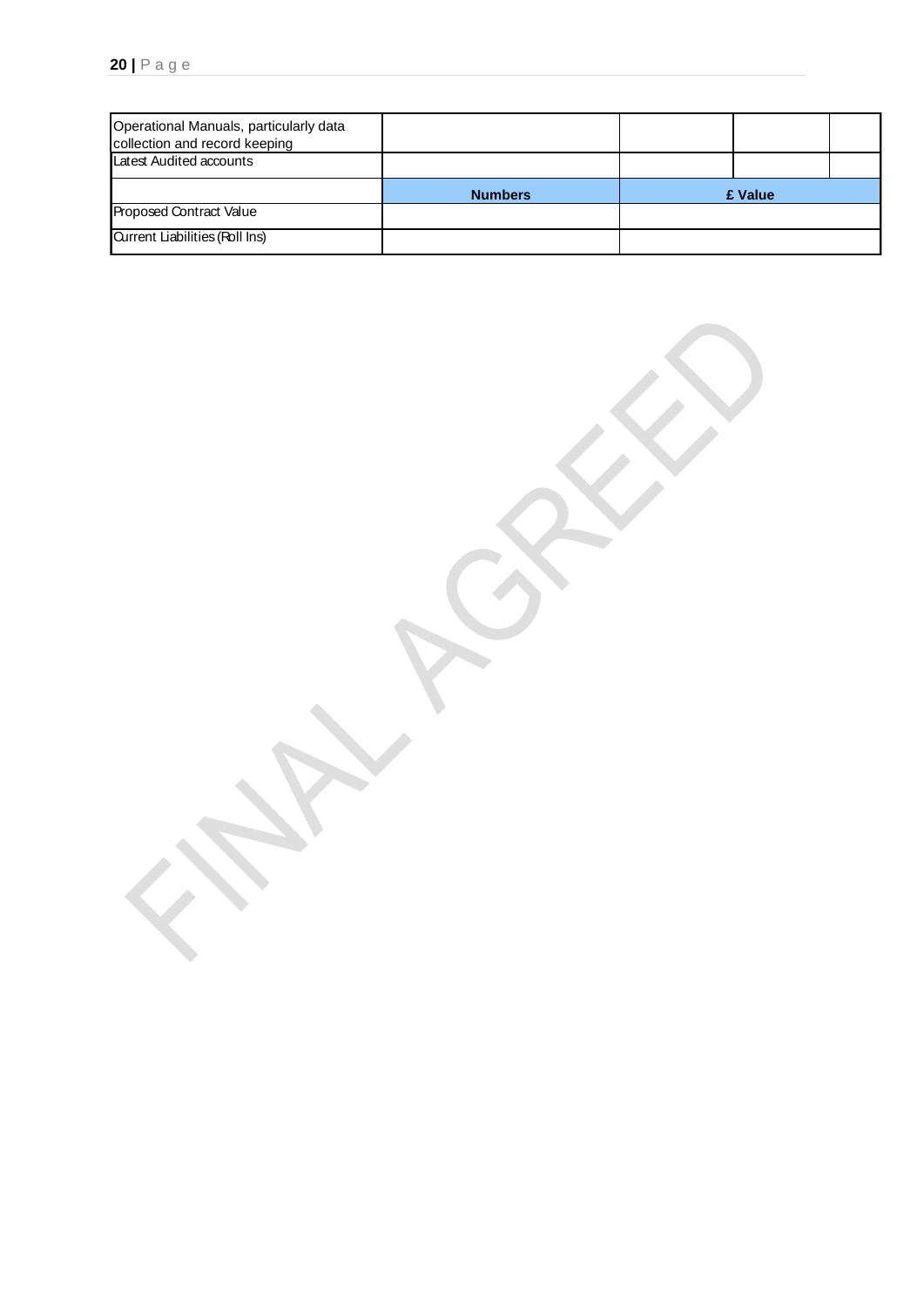| <b>Corporate Social Responsibility</b>                                                                                                                                                                                                                                            | <b>Reviewed by</b> |  | <b>Accepted</b> | <b>Copy in File</b> | <b>Initials</b> |
|-----------------------------------------------------------------------------------------------------------------------------------------------------------------------------------------------------------------------------------------------------------------------------------|--------------------|--|-----------------|---------------------|-----------------|
| Safeguarding Policy                                                                                                                                                                                                                                                               |                    |  |                 |                     |                 |
| Prevent Policy: The Strategy MUST have 5 key<br>Objectives: 1. To promote and reinforce<br>shared values; 2. To break down segregations<br>amongst different students; 3. To ensure<br>student safety and the College is free from<br>bullying; 4. To provide support for stud    |                    |  |                 |                     |                 |
| e-Safety Policy: This policy MUST include:<br>exposure to age-inappropriate material,<br>exposure to in-accurate and misleading<br>information, exposure to socially<br>unacceptable material, exposure to illegal<br>material and illegal downloading of<br>copyrighted material |                    |  |                 |                     |                 |
| <b>Recruitment Policy</b>                                                                                                                                                                                                                                                         |                    |  |                 |                     |                 |
| <b>ESF Match Funding</b>                                                                                                                                                                                                                                                          |                    |  | <b>Accepted</b> | <b>Copy in File</b> | <b>Initials</b> |
| Are you displaying ESF plaque prominently on each of your main premises?<br>Please provide a list of these premises detailing the postal address and location of<br>the plaque, retaining photographic evidence of display. If no, what are the reasons<br>why the plaq           |                    |  |                 |                     |                 |
| Is the current ESF logo displayed prominently on your website? Please supply<br>links to the relevant website pages                                                                                                                                                               |                    |  |                 |                     |                 |
| Have you displayed the current ESF logo on your learner enrolment<br>documentation and training materials? Please supply copies of your current<br>enrolment/learner file documents plus also those used for the previous 2 years.                                                |                    |  |                 |                     |                 |
| Do you inform learners during induction that they are on a Agency funded<br>programme that could be used as match and is therefore deemed part-funded by<br>the ESF? Please provide evidence of the current documentation to support this for<br>the current year plus a          |                    |  |                 |                     |                 |
| Do you have a document retention policy that ensures that all documents<br>necessary to verify ESF Co-financed provision are retained in line with contractual<br>requirements (currently until 2022)? Please supply a copy of your policy also<br>confirming if you co           |                    |  |                 |                     |                 |
| Do you have an equal opportunities policy and action plan in place? Please supply<br>the current version(s).                                                                                                                                                                      |                    |  |                 |                     |                 |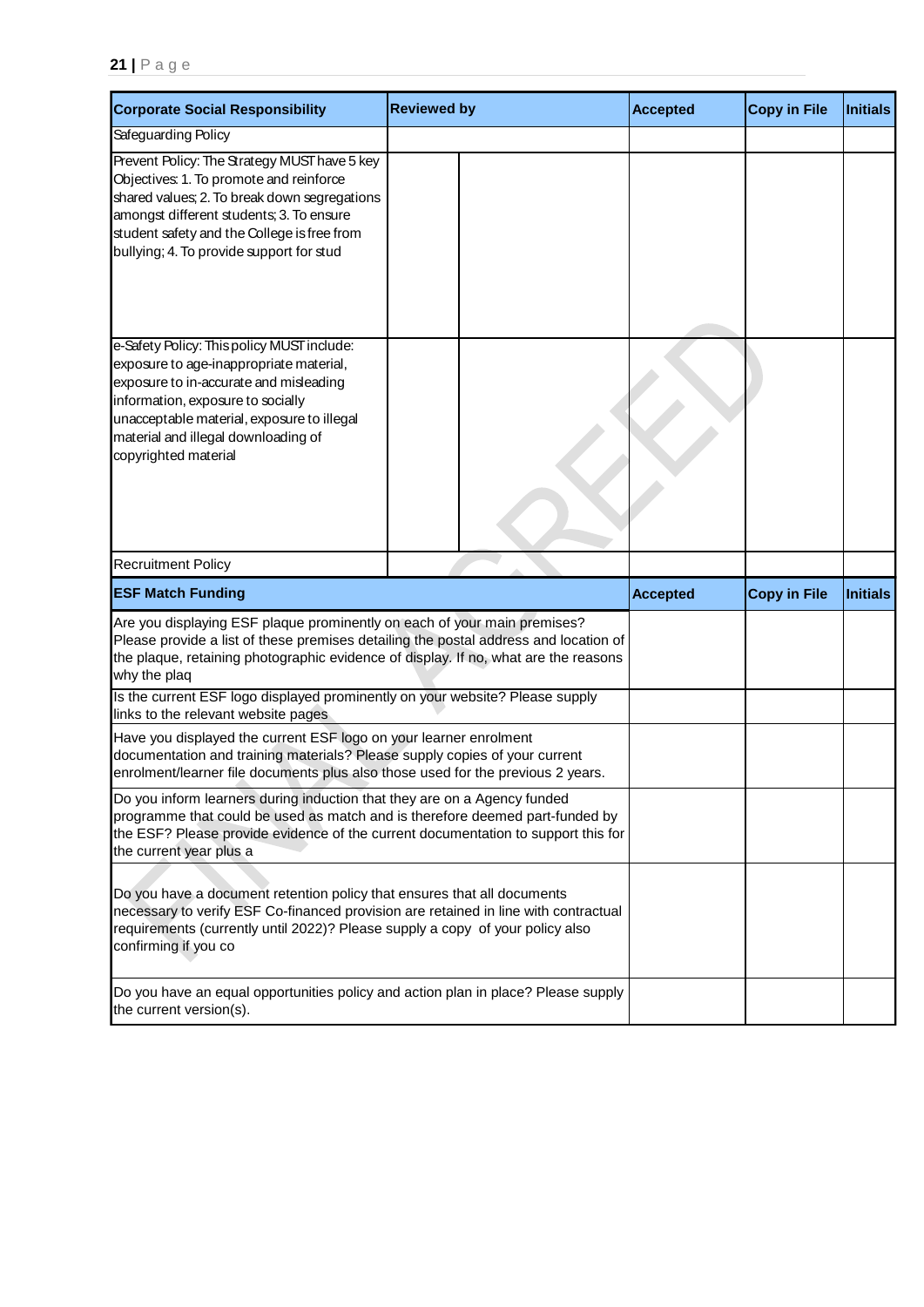| Do you have a policy in place for sustainable development (including an<br>environmental implementation plan)? Please supply the current version(s). |  |  |
|------------------------------------------------------------------------------------------------------------------------------------------------------|--|--|
|                                                                                                                                                      |  |  |

| <b>Programme(s) and Level</b> | Geographical area(s) |
|-------------------------------|----------------------|
|                               |                      |
|                               |                      |
|                               |                      |
|                               | 4                    |
| 5                             |                      |
| 6                             | 6                    |
|                               |                      |
| 8                             | l8                   |
|                               | 19                   |

| Person completing the file and checklist |             | <b>Date</b>     |  |
|------------------------------------------|-------------|-----------------|--|
|                                          |             |                 |  |
| Signed on behalf of Partner Organisation | <b>Date</b> |                 |  |
|                                          |             |                 |  |
| Name in Block Capitals                   |             | <b>Position</b> |  |

| Signed on behalf of NESCOT    |                       | <b>Date</b>     |                         |  |
|-------------------------------|-----------------------|-----------------|-------------------------|--|
| <b>Name in Block Capitals</b> | <b>Frances Rutter</b> | <b>Position</b> | Principal               |  |
| <b>Name in Block Capitals</b> | <b>Maria Vetrone</b>  | <b>Position</b> | <b>Deputy Principal</b> |  |
|                               | <b>Accepted</b>       | Yes             | <b>No</b>               |  |

Version Updated 12th June 2020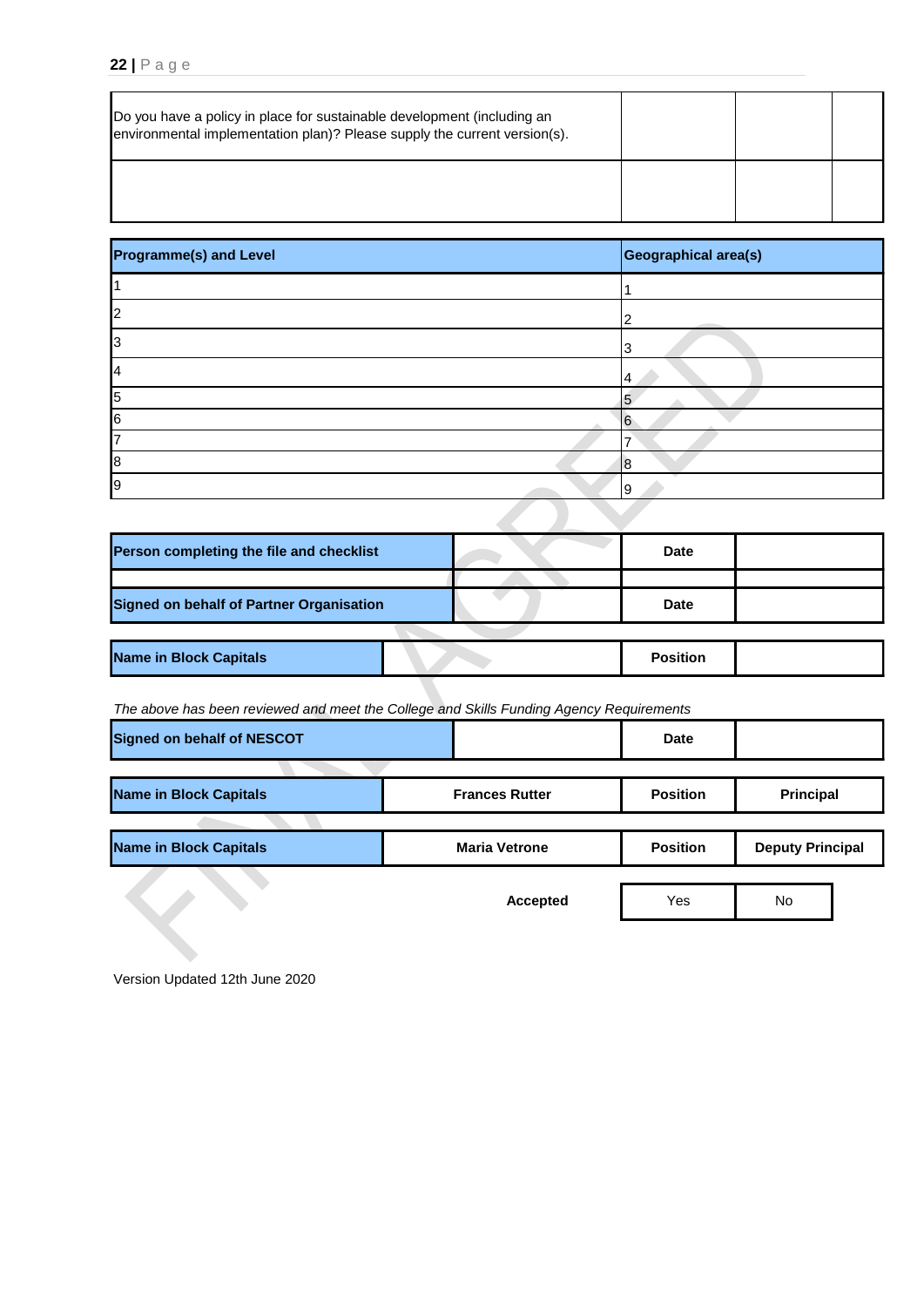| Table 1. NESCOT Management Fees Matrix |                                                                            |                                          |                                    |                            |                             |                               |                            |
|----------------------------------------|----------------------------------------------------------------------------|------------------------------------------|------------------------------------|----------------------------|-----------------------------|-------------------------------|----------------------------|
|                                        | <b>NESCOT Management Fees Matrix</b>                                       |                                          |                                    |                            |                             |                               |                            |
|                                        | Academic Year: 2021/22                                                     |                                          |                                    |                            |                             |                               |                            |
| <b>Item</b>                            | <b>Activity</b>                                                            |                                          | 15-20%                             | 20-25%                     | $30 + \%$                   | <b>Exception 20-25%</b>       | <b>Comments</b>            |
| $\mathbf{1}$                           | <b>Geographical Location</b>                                               |                                          |                                    |                            |                             |                               |                            |
| $1.1\,$                                | Subcontractor                                                              |                                          | Local                              | South East within M25      | England outside M25         | England outside M25           |                            |
| 1.2                                    | Students                                                                   |                                          | Local                              | South East within M25      | England                     | England                       |                            |
| 1.3                                    | Quality of Provision                                                       |                                          | Outstanding                        | Good                       | Good                        | Outstanding                   |                            |
| $\overline{2}$                         | <b>Awarding Body</b>                                                       |                                          |                                    |                            |                             |                               |                            |
| 2.1                                    | <b>DCS Status</b>                                                          |                                          | In Place                           | In Place                   | In Place                    | In Place                      |                            |
| 2.2                                    | <b>Outstanding Actions</b>                                                 |                                          | No Actions                         | Some Actions               | Some Actions                | No Actions                    |                            |
| 2.3                                    | Support identified by NESCOT                                               |                                          | Minimum                            | Support indentified        |                             | No Support noted              |                            |
| 3                                      | <b>Timely Success Rates</b>                                                |                                          |                                    |                            |                             |                               |                            |
|                                        |                                                                            |                                          |                                    |                            |                             |                               |                            |
| 3.1                                    | Above National Average                                                     |                                          | Above National Average             |                            | Most above National Average | <b>Above National Average</b> |                            |
| 3.2                                    | On or below National Average                                               |                                          |                                    | On National Average        | Some below National Average |                               |                            |
| 4                                      | <b>Contract Management Operational Meeting</b>                             |                                          |                                    |                            |                             |                               | Additional meetings due to |
| 4.1                                    | Frequency                                                                  |                                          | Once a month                       | Once a month +1            | Once a month +2             | Once a month/or Less          | volume / Quality           |
| 5                                      | <b>Government Priority</b>                                                 |                                          |                                    |                            |                             |                               |                            |
| 5.1                                    | Apprenticeships                                                            |                                          | <b>Frameworks Offered Priority</b> | <b>Partial Priority</b>    | <b>Partial Priority</b>     | Frameworks Offered Priority   |                            |
| 5.2                                    | <b>Adult Skills Budget</b>                                                 |                                          | <b>ASB QCF Priority</b>            | <b>Partial Priority</b>    | <b>Partial Priority</b>     | <b>ASB QCF Priority</b>       |                            |
|                                        |                                                                            | <b>Duration</b>                          | Staff <sub>1</sub>                 | Staff <sub>2</sub>         | Staff <sub>3</sub>          |                               | <b>Comments</b>            |
|                                        | 6 Contract                                                                 |                                          |                                    |                            |                             |                               |                            |
|                                        | 6.1 Pre-contract meeting                                                   | 0.5 <sub>day</sub>                       | Director                           | Administrator              | Head                        |                               |                            |
|                                        | 6.2 Due Diligence-evidence gathering                                       | 2 days                                   | Administrator                      |                            |                             |                               |                            |
|                                        | 6.3 Follow up on shortfall of DD<br>6.4 Finalise DD                        | 1 day                                    | Administrator                      | Director                   |                             |                               |                            |
|                                        | 6.5 Check on DD file                                                       | 0.5 <sub>day</sub><br>0.5 <sub>day</sub> | Administrator<br>Director          |                            |                             |                               |                            |
|                                        | 6.6 Sign off DD file                                                       | 0.5 <sub>day</sub>                       | Finance Director/AP/DP             | Principal                  |                             |                               |                            |
|                                        | 6.7 Resources required for DD                                              |                                          |                                    |                            |                             |                               |                            |
|                                        | 6.8 Draft Contract                                                         | I week                                   | Director                           |                            |                             |                               |                            |
|                                        | 6.9 Preparing Profile                                                      | 3 days                                   | Director                           | Head                       |                             |                               |                            |
|                                        | 6.1 Solicitor to check contract<br><b>Contract Signing &amp; Profiling</b> | 4 days                                   | External                           |                            |                             |                               |                            |
| 7.1                                    | Contract Signing & Profiling                                               | 1 day                                    | Director                           | <b>Assistant Principal</b> | Head                        |                               |                            |
|                                        |                                                                            |                                          |                                    |                            | Administrator               |                               |                            |
|                                        | 7.2 Finalise contract exchange                                             | 1 day                                    | Administrator                      | Principal                  |                             |                               |                            |
|                                        |                                                                            |                                          |                                    | <b>Finance Director</b>    |                             |                               |                            |
|                                        | 8 Monitor and Manage Contract<br>8.1 Enrolments - check forms              | 12 days                                  | Director                           | Head<br>CIS                |                             |                               |                            |
|                                        | 8.2 Input forms onto CIS                                                   | 10 days<br>10 days                       | Administrator<br>Administrator     | <b>CIS</b>                 |                             |                               |                            |
|                                        | 8.3 Follow on misinformation                                               | 1day                                     | Administrator                      |                            |                             |                               |                            |
|                                        | 8.4 Register learners onto Awarding B                                      | 10 days                                  | Administrator                      | Administrator              |                             |                               |                            |
|                                        | On Program Health Check                                                    |                                          |                                    |                            |                             |                               |                            |
| 9.1                                    | Liaise with Tribal on learner enquires                                     | 10 days                                  | Head                               |                            |                             |                               |                            |
|                                        | 9.2 Spot checks / Survey<br>9.3 Sample telephone survey                    | 5 days<br>5 days                         | Administrator<br>Administrator     |                            |                             |                               |                            |
|                                        | 9.4 1:1 meetings: Director - Assistant P/DP                                | 2 days                                   | <b>Director</b>                    | <b>Assistant Principal</b> |                             |                               |                            |
|                                        | 9.5 Assistant P : Principal                                                | 2days                                    | <b>Assistant Principal</b>         | Principal                  |                             |                               |                            |
|                                        | 9.6 Head: Administrator                                                    | 15 days                                  | Head                               | Administrator              |                             |                               |                            |
|                                        | 9.7 Lesson Observation checks                                              | 4 days                                   | Director                           |                            |                             |                               |                            |
|                                        | 9.8 Quality Meetings<br>9.9 Management of project                          | 10 days<br>1 FTE                         | Director<br>Head                   | Head<br>Administrator      |                             |                               |                            |
|                                        | 9.1 Input of Results                                                       | 10 days                                  | Administrator                      | <b>CIS</b>                 |                             |                               |                            |
|                                        | 9.11 Send of certificates to Tribal/Learners                               | 4 days                                   | Administrator                      |                            |                             |                               |                            |
|                                        | 10 Exit Programme                                                          |                                          |                                    |                            |                             |                               |                            |
|                                        | 10.1 Final contract meeting with subcontractor                             | 1 day                                    | Director                           | Head                       | Administrator               |                               |                            |
|                                        | 10.2 Write SAR, finalise reconciliation                                    |                                          |                                    |                            |                             |                               |                            |
| 11                                     | 10.3 Follow up on late certifications<br><b>Facilities &amp; Resources</b> | 5 days                                   | Head                               | Administrator              | Subcontractor               |                               |                            |
|                                        | 11.1 Lighting, Heating, Office, copier                                     | Varies                                   |                                    |                            |                             |                               |                            |
|                                        | 11.2 Hospitality, Travel                                                   | Varies                                   |                                    |                            |                             |                               |                            |

### **23 |** P a g e